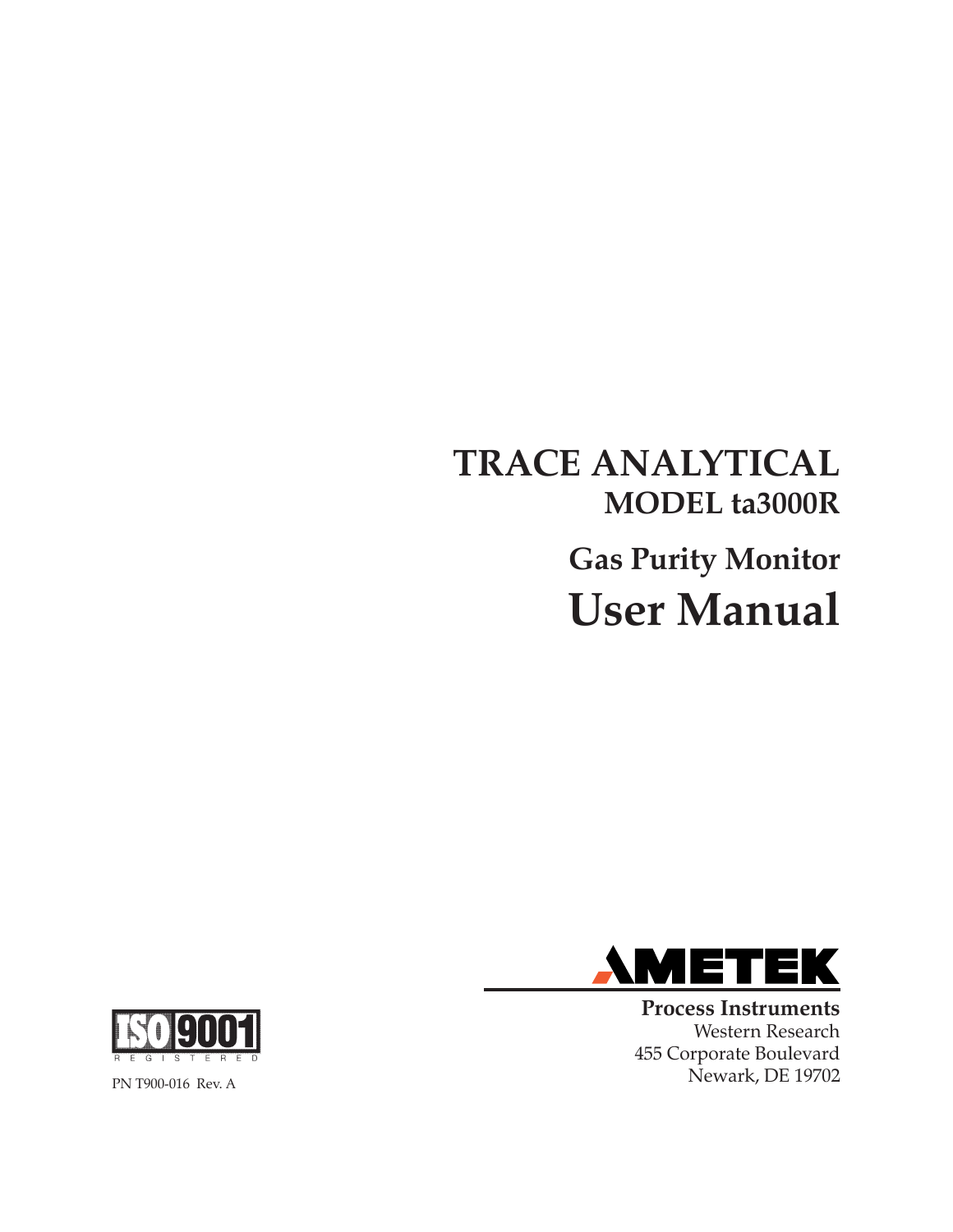#### **OFFICES**

**USA** - Delaware 455 Corporate Blvd., Newark DE 19702 Tel: 302-456-4400 Fax: 302-456-4444

**USA** - Pennsylvania 150 Freeport Road, Pittsburgh PA 15238 Tel: 412-828-9040 Fax: 412-826-0399

**CANADA** - Alberta 2876 Sunridge Way N.E., Calgary, AB T1Y 7H9 Tel: +1-403-235-8400 Fax: +1-403-248-3550

#### **WORLDWIDE SALES AND SERVICE LOCATIONS**

**USA** - Texas Tel: 713-466-4900, Fax: 713-849-1924

**CHINA** Beijing / Tel: 86 10 8526 2111, Fax: 86 10 8526 2141

Chengdu / Tel: 86 28 8675 8111, Fax: 86 28 8675 8141

Shanghai / Tel: 86 21 6426 8111, Fax: 86 21 6426 7818

**FRANCE** Tel: 33 1 30 68 89 20, Fax: 33 1 30 68 89 29

**GERMANY** Tel: 49 21 59 91 36 0, Fax: 49 21 59 91 3639

**MIDDLE EAST** - Dubai Tel: 971 4 881 2052, Fax: 971 4 881 2053

#### **SINGAPORE**

Tel: 65 6484 2388, Fax: 65 6481 6588

#### **www.ametekpi.com**

© 2004 AMETEK Process & Analytical Instruments Division

This document contains Information for the use of the Model ta3000R Gas Purity Monitor. Data herein has been verified and validated and is believed adequate for the intended use of this instrument. If the instrument or procedures are used for purposes over and above the capabilities specified herein, confirmation of their validity and suitability should be obtained; otherwise, AMETEK does not guarantee results and assumes no obligation or liability. This publication is not a license to operate under, or a recommendation to infringe upon, any process patents.

2 | Model ta3000R Gas Purity Monitor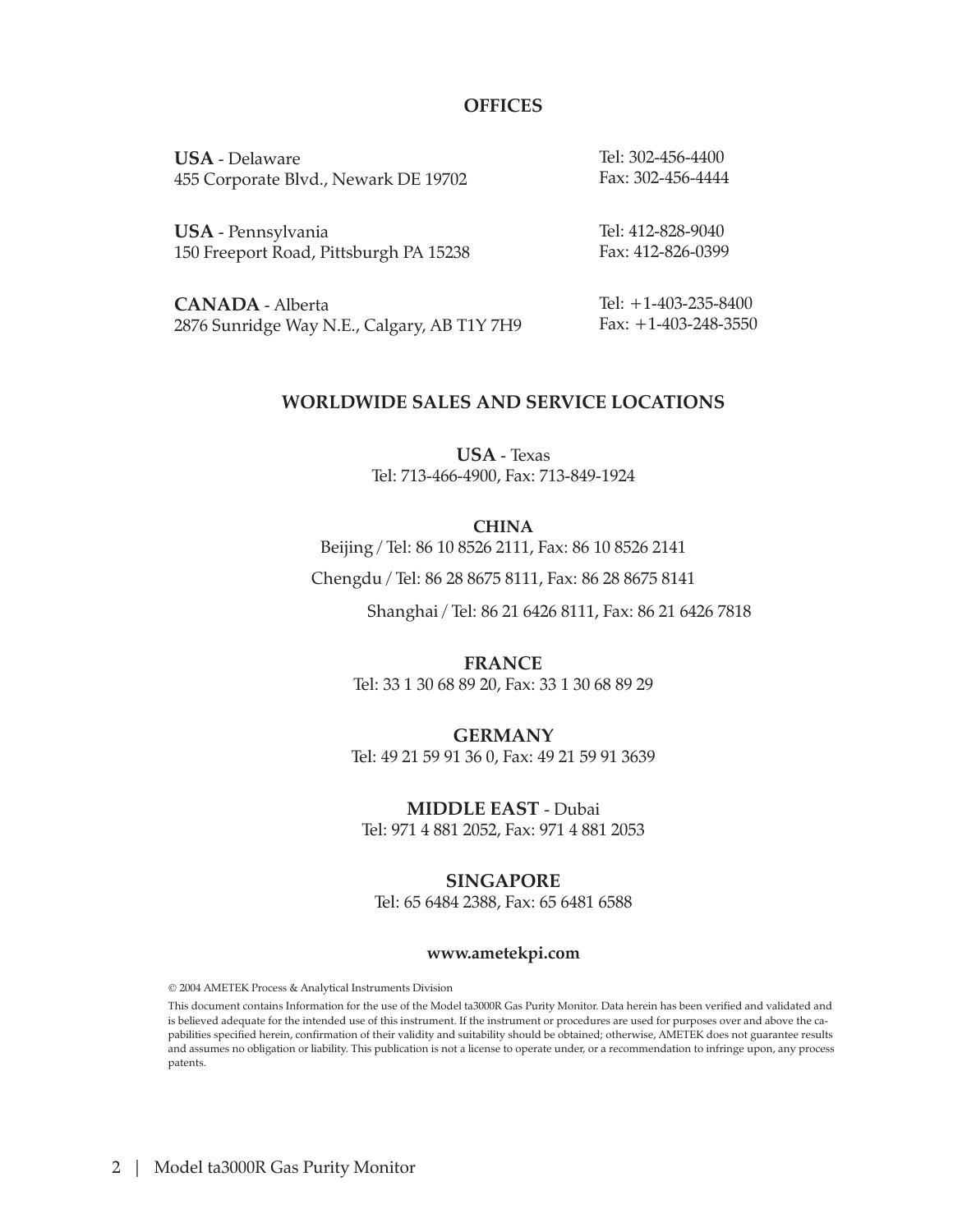### **Contents**

| <b>Overview</b><br>11             |  |
|-----------------------------------|--|
|                                   |  |
|                                   |  |
|                                   |  |
|                                   |  |
|                                   |  |
|                                   |  |
| <b>Specifications</b><br>13       |  |
|                                   |  |
|                                   |  |
|                                   |  |
|                                   |  |
|                                   |  |
|                                   |  |
|                                   |  |
|                                   |  |
| <b>Analyzer Description</b><br>17 |  |
|                                   |  |
|                                   |  |
| Installation<br>20                |  |
|                                   |  |
|                                   |  |
|                                   |  |
|                                   |  |
|                                   |  |
|                                   |  |
|                                   |  |
|                                   |  |
|                                   |  |
|                                   |  |
|                                   |  |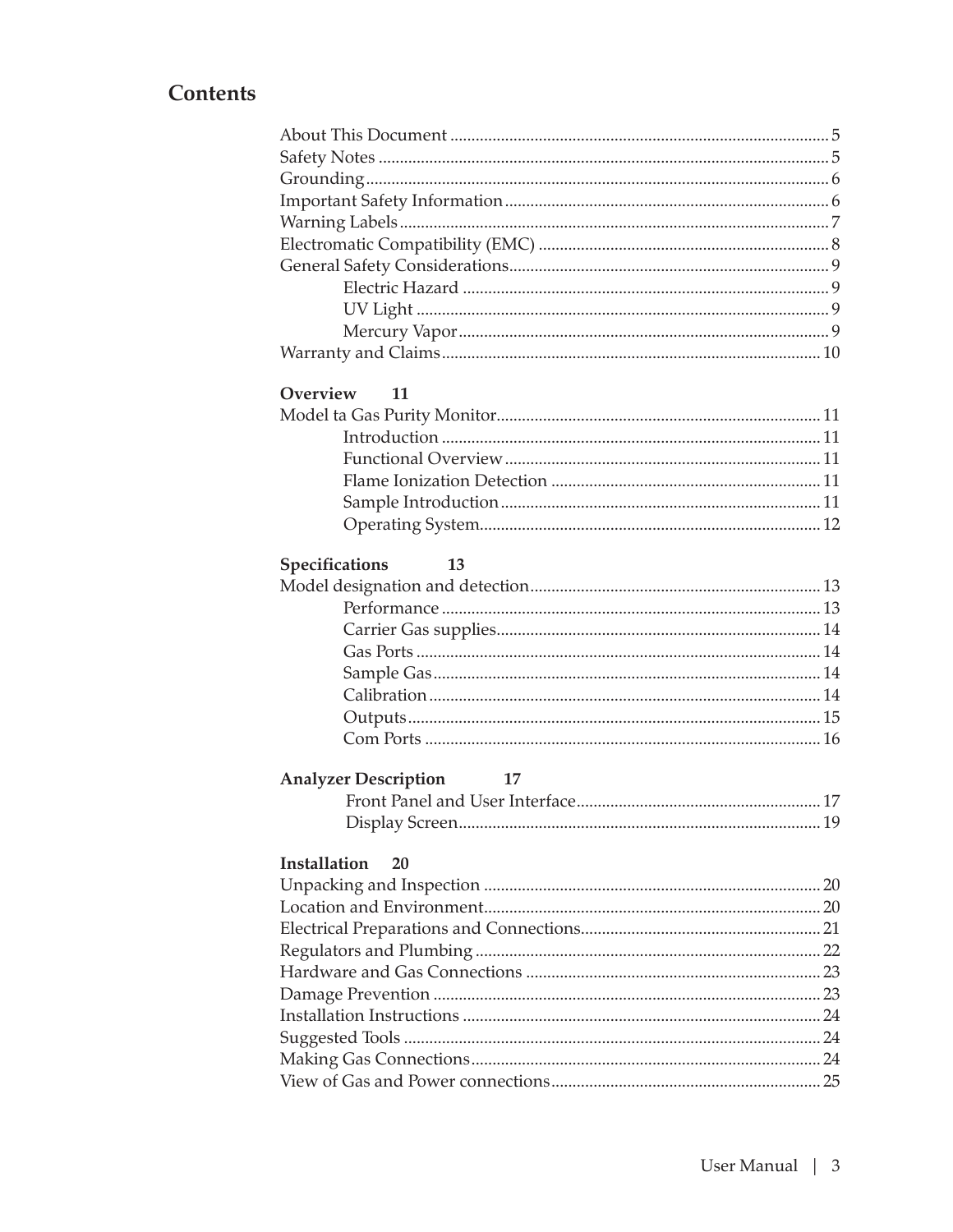| <b>Start Up and Operation</b> 26 |  |
|----------------------------------|--|
|                                  |  |
|                                  |  |
|                                  |  |
|                                  |  |
|                                  |  |
|                                  |  |
|                                  |  |
|                                  |  |
|                                  |  |
|                                  |  |
|                                  |  |
|                                  |  |
|                                  |  |
|                                  |  |
|                                  |  |
|                                  |  |
|                                  |  |
|                                  |  |
|                                  |  |
|                                  |  |
|                                  |  |

### Description of Internal Components 40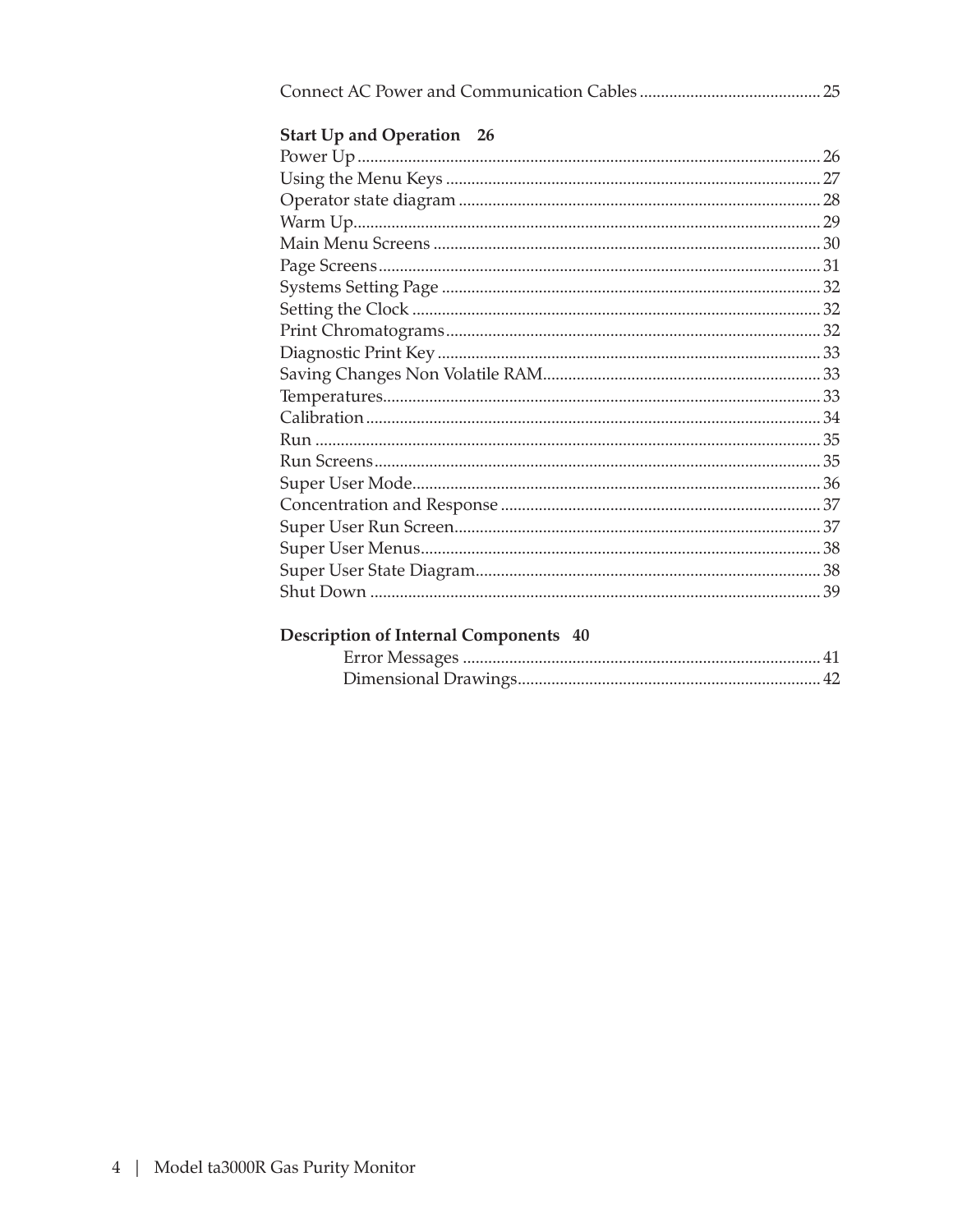### **About This Document**

This manual is intended as a guide for operation of the ta3000R. This manual is not intended as a service guide and does not contain service information. The ta3000R should only be operated by personnel who have been properly trained in the procedures required for safe operation of the ta3000R. These considerations are in addition to all site specific safety procedures.



*All photographs included in this manual are for example only, and may not reflect the actual as-purchased configuration of the analyzer.*

### **Safety Notes**

Warnings, cautions, and notes contained in any document and in this User Manual emphasize critical instructions as follows:



 *Improper installation, operation, or service of the analyzer may Result in permanent damage*



*If an electrical fire occurs on or inside the analyzer, extinguish it using class A, B, or C extinguishers. If a purifier fire occurs, extinguish it using sand or an extinguisher intended for class D (metal) fires only.*



 *Any purifiers installed in the analyzer are designed for a specific Gas application. Do not expose these purifiers to any gas other than the specified application gas. If these purifiers are exposed to gases other than the specified application gas, they could rapidly and uncontrollably overheat and could cause a fire or permanent damage to the purifier or the analyzer.*



*The analyzer must have electrical power, instrument air pressure, and applicable gas pressure for proper operation. If proper electrical power, instrument air pressure, or applicable Gas pressure are not supplied, the analyzer could be permanently damaged and the warranty will be void.*



*Operators should not attempt to repair the analyzer. Any repairs attempted without first consulting Ametek customer service shall void the manufacturer's warranty.*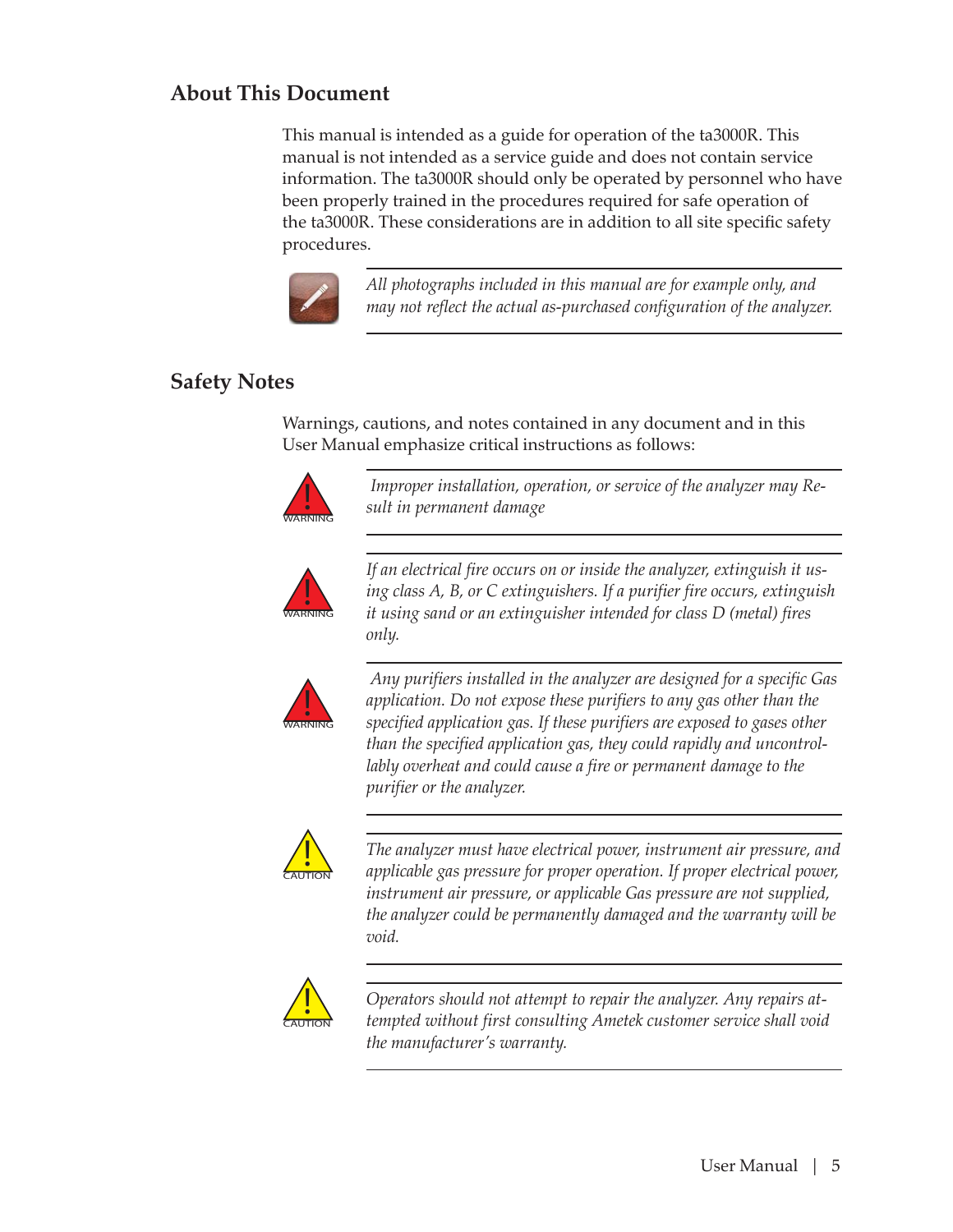### **Grounding**



*Instrument grounding is mandatory. Performance specifications and safety protection are void if instrument is operated from an improperly grounded power source.*

*Verify ground continuity of all equipment before applying power.*

### **Important Safety Information**

Before working on the ta3000R, read and understand the following Notes, Warnings, and Cautions, regarding safety and other required information.

Additional Notes, Warnings, and Cautions included in individual procedures in this manual indicate special conditions to consider during installation, before working on it.



*All electrical connections, adjustments, or servicing of the* ta3000R*should be performed only by properly trained and qualified personnel.*

*All electrical connections, materials, and methods (plus all safety standards and procedures) must be made in compliance with local wiring regulations and electrical code for the hazardous area, as specified by the Owner Company, local electrical-inspection authority, and National/EU regulations.*

*Follow appropriate regulatory and/or company procedures to lock out the heater while working on the heater electronics.*



*Verify ground continuity of all equipment before applying power. For electrical shock protection, the heater must be operated from a grounded power source that has a securely connected protective ground contact.*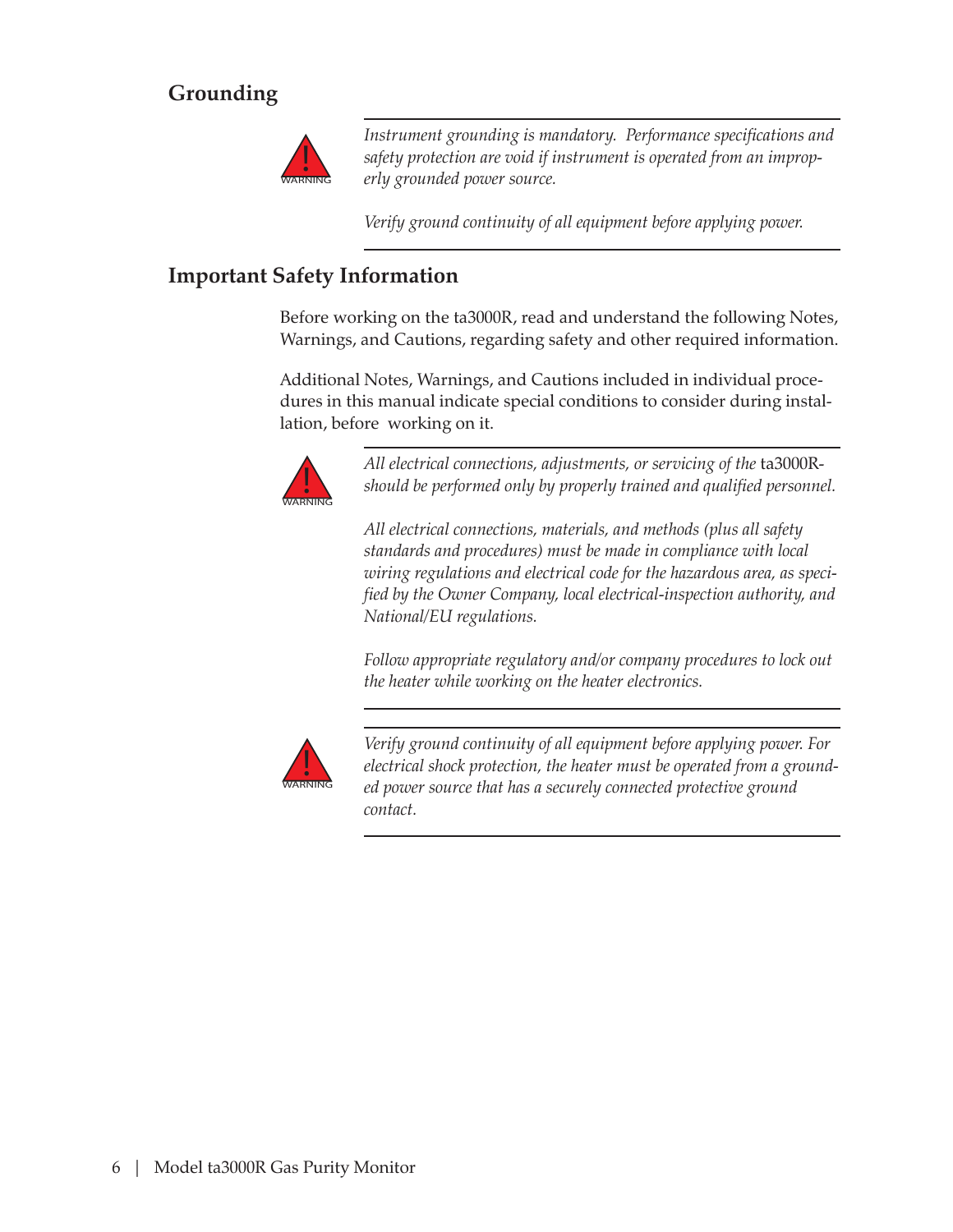### **Warning Labels**

These symbols may appear on the instrument to alert you of existing conditions.



**PROTECTIVE CONDUCTOR TERMINAL (BORNIER DE L'ECRAN DE PROTECTION) Schutzerde**



**CAUTION - Risk of electric shock (ATTENTION-RISQUE DE DÉCHARGE ÉLECTRIQUE) Achtung - Hochspannung Lebensgefahr**



**CAUTION - Refer to accompanying documents (ATTENTION-SE RÉFERER AUX DOCUMENTS JOINTS) Achtung (Beachten Sie beiliegende Dokumente)**



**CAUTION - Hot Surface (ATTENTION-SURFACE CHAUDE) Achtung - Heiße Oberfläche**

### **Environmental Information (WEEE)**

This AMETEK product contains materials that can be reclaimed and recycled. In some cases the product may contain materials known to be hazardous to the environment or human health. In order to prevent the release of harmful substances into the environment and to conserve our natural resources, AMETEK recommends that you arrange to recycle this product when it reaches its "end of life."

Waste Electrical and Electronic Equipment (WEEE) should never be disposed of in a municipal waste system (residential trash). The Wheelie Bin marking on this product is a reminder to dispose of the product properly after it has completed its useful life and been removed from service. Metals, plastics and other components are recyclable and you can do your part by one of the following these steps:



- When the equipment is ready to be disposed of, take it to your local or regional waste collection administration for recycling.
- In some cases, your "end-of-life" product may be traded in for credit towards the purchase of new AMETEK instruments. Contact your dealer to see if this program is available in your area.
- If you need further assistance in recycling your AMETEK product, contact our office listed in the front of the instruction manual.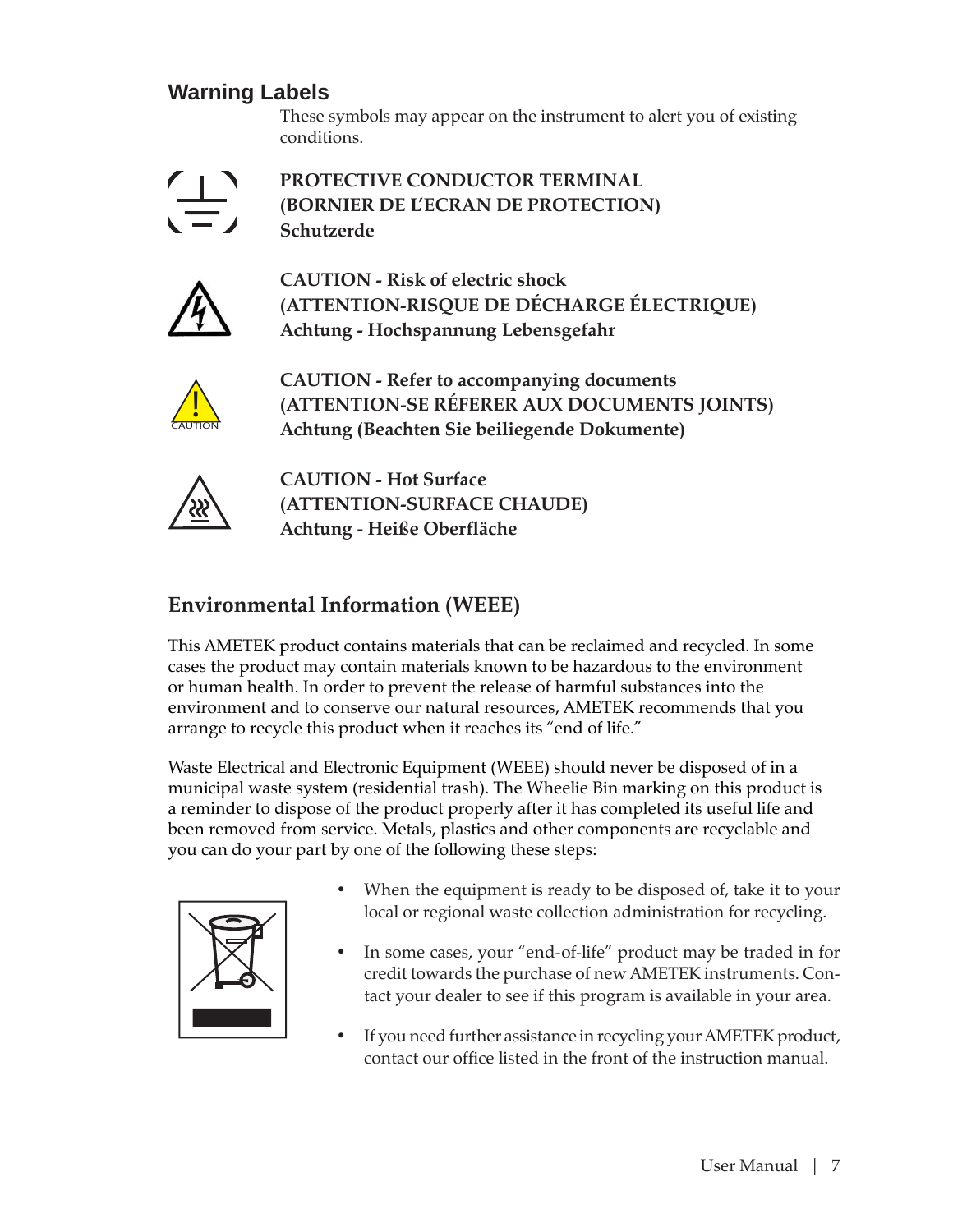### **Electromagnetic Compatibility (EMC)**



*Read and follow the recommendations in this section to avoid performance variations or damage to the internal circuits of this equipment when installed in harsh electrical environments.*

The various configurations of the Heater should not produce, or fall victim to, electromagnetic disturbances as specified in the European Union's EMC Directive. Strict compliance to the EMC Directive requires that certain installation techniques and wiring practices are used to prevent or minimize erratic behavior of the Heater or its electronic neighbors. Below are examples of the techniques and wiring practices to be followed. In meeting the EMC requirements, the various Heater configurations described in this manual rely heavily on the use of metallic shielded cables used to connect to the customer's equipment and power. Foil and braid shielded I/O and DC power cables are recommended for use in otherwise unprotected situations. In addition, hard conduit, flexible conduit, and armor around non-shielded wiring also provides excellent control of radio frequency disturbances. However, use of these shielding techniques is effective only when the shielding element is connected to the equipment chassis/earth ground at both ends of the cable run. This may cause ground loop problems in some cases. These should be treated on a case-by-case basis. Disconnecting one shield ground may not provide sufficient protection depending on the electronic environment. Connecting one shield ground via a 0.1 microfarad ceramic capacitor is a technique allowing high frequency shield bonding while avoiding the AC-ground metal connection. In the case of shielded cables the drain wire or braid connection must be kept short. A two-inch connection distance between the shield's end and the nearest grounded chassis point, ground bar or terminal is highly recommended. An even greater degree of shield performance can be achieved by using metallic glands for shielded cable entry into metal enclosures. Expose enough of the braid/ foil/drain where it passes through the gland so that the shield materials can be wrapped backwards onto the cable jacket and captured inside the gland, and tightened up against the metal interior.

Inductive loads connected to the low voltage "Alarm Contacts" are not recommended. However, if this becomes a necessity, adhere to proper techniques and wiring practices. Install an appropriate transient voltage suppression device (low voltage MOV, "Transzorb," or R/C) as close as possible to the inductive device to reduce the generation of transients. Do not run this type of signal wiring along with other I/O or DC in the same shielded cable. Inductive load wiring must be separated from other circuits in conduit by using an additional cable shield on the offending cable.

In general, for optimum protection against high frequency transients and other disturbances, do not allow installation of this Heater where its unshielded I/O and DC circuits are physically mixed with AC mains or any other circuit that could induce transients into the Heater or the overall system. Examples of electrical events and devices known for the generation of harmful electromagnetic disturbances include motors, capacitor bank switching, storm related transients, RF welding equipment, static, and walkie-talkies.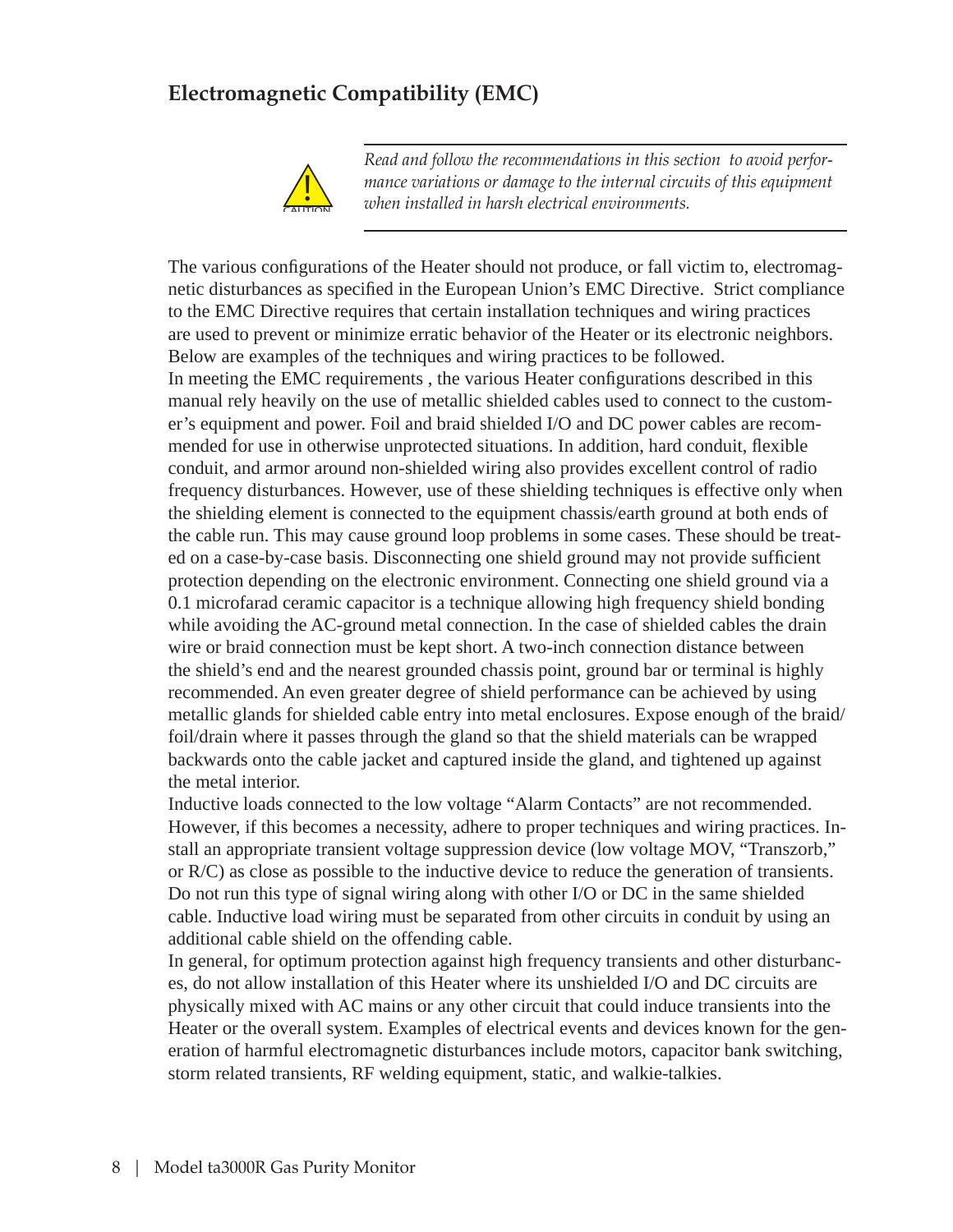### **General Safety Considerations**

### **Components and Functions**

The following safety items must be observed to avoid personal injury and to prevent damage to the ta3000R analyzer. All personnel involved in installation, operation or service of the analyzer should be thoroughly familiar with these items. These considerations are in addition to all site specific safety procedures.

### **Electrical Hazard**



*Be sure that the top cover is securely in place before operating the ta3000R. Since some service procedures require the cover to be removed while the power is on, be aware that electric shock can occur. Therefore, only trained or otherwise qualified personnel should service the ta3000R. The ta3000R is supplied with a 3-conductor power cord providing a protective earth ground connection when plugged into a properly wired receptacle. Proper receptacle grounding must be verified.*

### **UV Light**



*In RGD-equipped instruments, do not look directly at the ultraviolet lamp. Since UV light causes eye damage, use appropriate safety glasses whenever the UV lamp is exposed.*

### **Mercury Vapor**



In RGD-equipped instruments, be sure the Mercury vapor scrubber is connected before operating the ta3000R and plan on replacing the scrubber after 6 months of continuous operation or with each HgO bed replacement.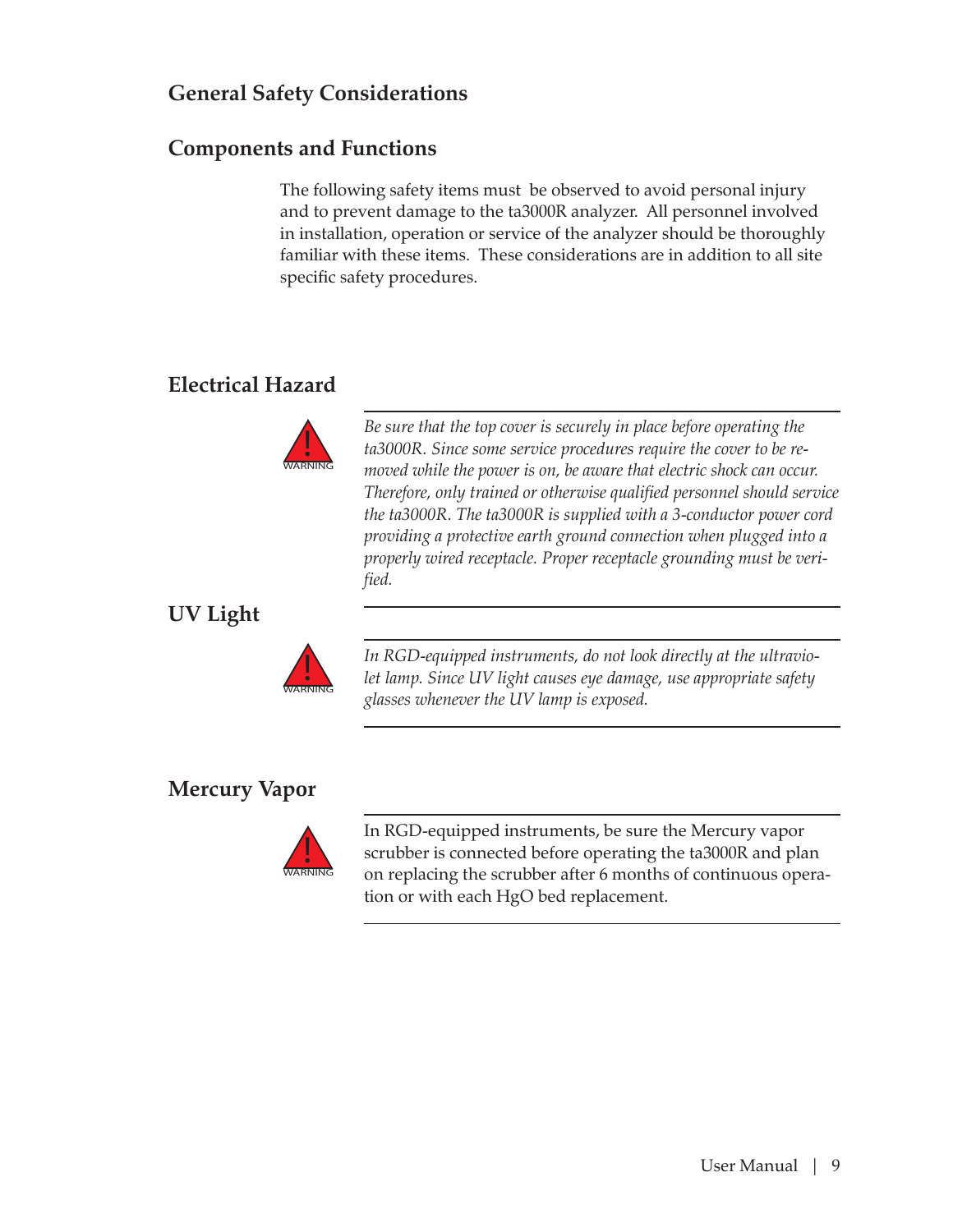### **Warranty and Claims**

We warrant that any equipment of our own manufacture or manufactured for us pursuant to our specifications which shall not be, at the time of shipment thereof by or for us, free from defects in material or workmanship under normal use and service, will be repaired or replaced (at our option) by us free of charge, provided that written notice of such defect is received by us within twelve (12) months from date of shipment of portable heaters or within eighteen (18) months from date of shipment or twelve (12) months from date of installation of permanent equipment, whichever period is shorter. All equipment requiring repair or replacement under the warranty shall be returned to us at our factory, or at such other location as we may designate after obtaining a Returned Material Authorization (RMA) number, transportation prepaid. Such returned equipment shall be examined by us and if it is found to be defective as a result of defective materials or workmanship, it shall be repaired or replaced as aforesaid. Our obligation does not include the cost of furnishing any labor in connection with the installation of such repaired or replaced equipment or parts thereof, nor does it include the responsibility or cost of transportation. In addition, instead of repairing or replacing the equipment returned to us as aforesaid, we may, at our option, take back the defective equipment, and refund in full settlement the purchase price thereof paid by Buyer.

Process photometric analyzers, process moisture analyzers, and sampling systems are warranted to perform the intended measurement, only in the event that the customer has supplied, and AMETEK has accepted, valid sample stream composition data, process conditions, and electrical area classification prior to order acknowledgment. The photometric light sources are warranted for ninety (90) days from date of shipment. Resale items warranty is limited to the transferable portion of the original equipment manufacturer's warranty to AMETEK. If you are returning equipment from outside the United State, a statement should appear on the documentation accompanying the equipment being returned declaring that the goods being returned for repair are American goods, the name of the firm who purchased the goods, and the shipment date. The warranty shall not apply to any equipment (or part thereof) which has been tampered with or altered after leaving our control or which has been replaced by anyone except us, or which has been subject to misuse, neglect, abuse or improper use. Misuse or abuse of the equipment, or any part thereof, shall be construed to include, but shall not be limited to, damage by negligence, accident, fire or force of the elements. Improper use or misapplications shall be construed to include improper or inadequate protection against shock, vibration, high or low temperature, overpressure, excess voltage and the like, or operating the equipment with or in a corrosive, explosive or combustible medium, unless the equipment is specifically designed for such service, or exposure to any other service or environment of greater severity than that for which the equipment was designed.

The warranty does not apply to used or secondhand equipment nor extend to anyone other than the original purchaser from us.

THIS WARRANTY IS GIVEN AND ACCEPTED IN LIEU OF ALL OTHER WARRANTIES, WHETHER EXPRESS OR IMPLIED, INCLUDING WITHOUT LIMITATION AND WARRANTIES OF FITNESS OR OF MERCHANTABILITY OTHER THAN AS EXPRESSLY SET FORTH HEREIN, AND OF ALL OTHER OBLIGATIONS OR LIABILITIES ON OUR PART. IN NO EVENT SHALL WE BE LIABLE UNDER THIS WARRANTY OR ANY OTHER PROVISION OF THIS AGREE-MENT FOR ANY ANTICIPATED OR LOST PROFITS, INCIDENTAL DAMAGES, CONSEQUEN-TIAL DAMAGES, TIME CHANGES OR ANY OTHER LOSSES INCURRED BY THE ORIGINAL PURCHASER OR ANY THIRD PARTY IN CONNECTION WITH THE PURCHASE, INSTAL-LATION, REPAIR OR OPERATION OF EQUIPMENT, OR ANY PART THEREOF COVERED BY THIS WARRANTY OR OTHERWISE. WE MAKE NO WARRANTY, EXPRESS OR IMPLIED, IN-CLUDING WITHOUT LIMITATION ANY WARRANTIES OF FITNESS OR OF MERCHANTABIL-ITY, AS TO ANY OTHER MANUFACTURER'S EQUIPMENT, WHETHER SOLD SEPARATELY OR IN CONJUNCTION WITH EQUIPMENT OF OUR MANUFACTURE. WE DO NOT AUTHORIZE ANY REPRESENTATIVE OR OTHER PERSON TO ASSUME FOR US ANY LIABILITY IN CON-NECTION WITH EQUIPMENT, OR ANY PART THEREOF, COVERED BY THIS WARRANTY.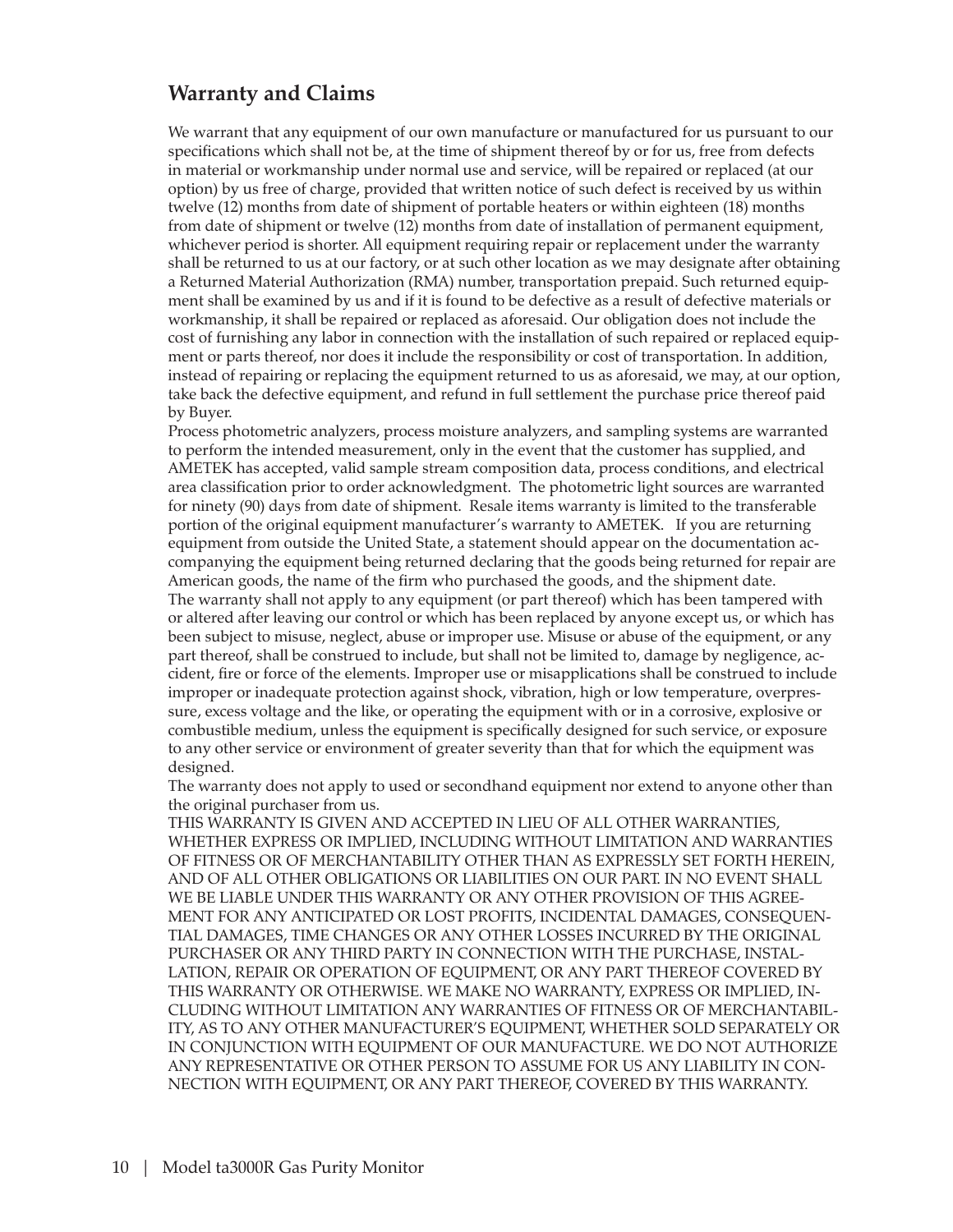## **OVERVIEW**

### **Introduction**

The ta3000R Process Gas Analyzer is a trace level gas chromatograph capable of detecting ppb concentrations of contaminants in sample gas matrices. The system consists of a microprocessor controlled gas chromatograph utilizing Ametek's, Trace Analytical unique Reduction Gas Detector (RGD) supplied by Ametek Process Instruments.

### **Functional Overview**

In order to achieve specified performance, the ta3000R performs these primary functions:

### **Carrier Gas Purification**

A catalytic combustor is included as an integral component of the carrier gas flow path. Reactive impurities are reduced to a level of less than 1 ppb.

### **Sample Introduction and Component Separation**

Samples are introduced into the instrument via air actuated gas sampling valves or manual injections. Components of interest are separated in a 1/8" Column(S) inside a heated, column oven.

### **Reduction Gas Detection**

Species eluting from the RGD column set pass immediately into the heated bed of mercuric oxide (HgO) and the photometric detector. Within the HgO bed, the general reaction occurs:

 $X + HgO$  (solid) = > XO + Hg (vapor)

where X is any appropriate reducing gas. The resulting mercury vapor is quantified by means of an ultraviolet photometer located immediately downstream of the mercuric oxide bed. The relative ease of measuring mercury vapor at low concentrations lends the technique its inherent sensitivity.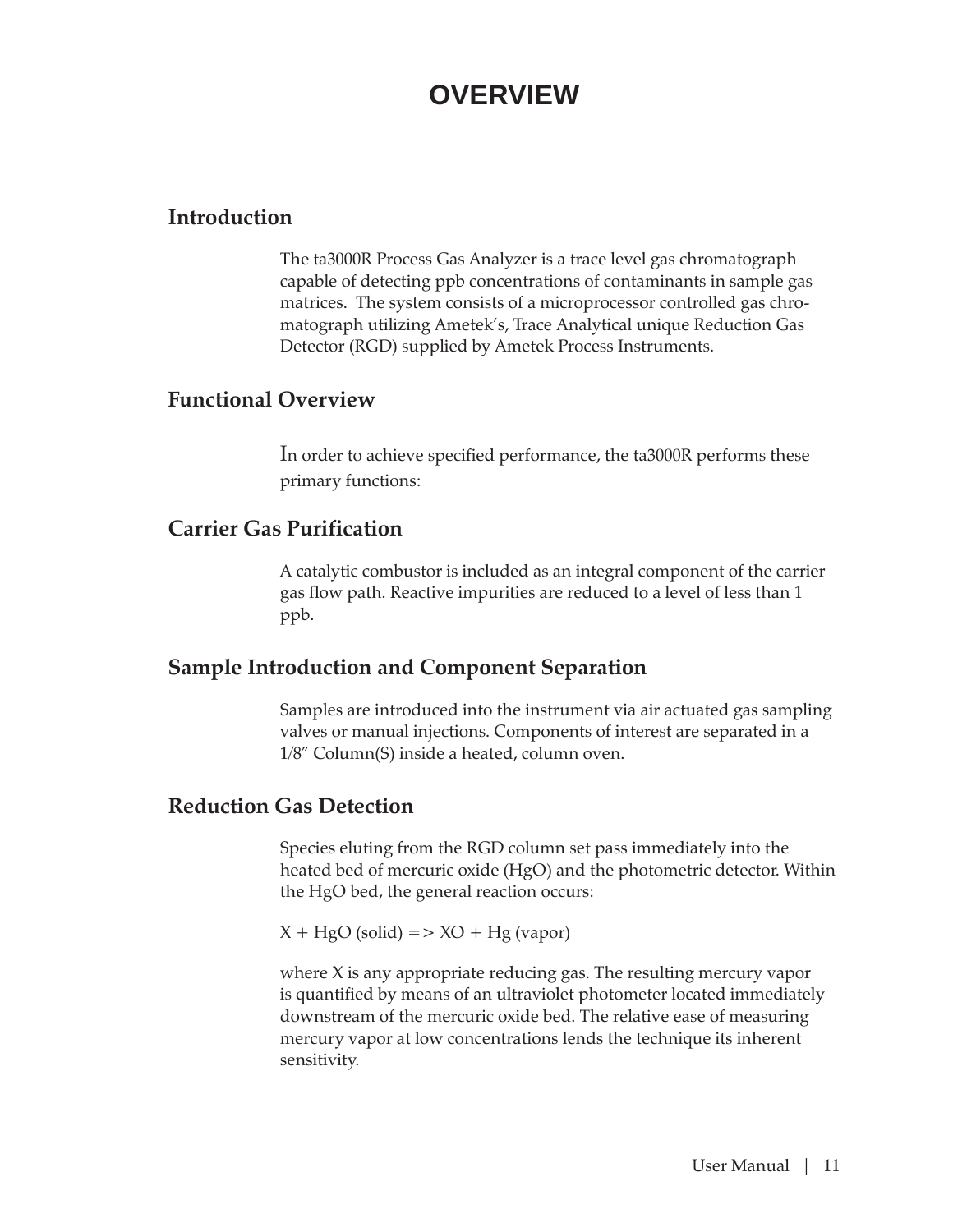For carbon monoxide and hydrogen, the equilibrium reactions are as follows:

 $CO + HgO$  (solid) =  $> CO<sub>2</sub> + Hg$  (vapor)

 $H_2$  + HgO (solid) => H<sub>2</sub>O + Hg (vapor)

Under continuous operation, the effective life of the mercuric oxide bed is approximately one year. Contamination of carrier gases with reactive compounds such as sulfides, chlorides, and aromatics will irreversibly impair reactivity and will necessitate bed replacement. Care should be taken to bypass the instrument if these compounds are present in the sample gas stream.

High concentrations of hydrogen and carbon monoxide will use up the active sites in the reaction bed faster than lower level concentrations.

### **Operating System**

A six-button keypad enters commands to the microprocessor, which monitors detector operation, controls heated zones, and operates all internal valve functions. External signal outputs for a data collection system or host computer are located at the rear panel.

The microprocessor control system allows complete unattended operation of the ta3000R. This onboard system performs necessary operational and analytical functions such as:

- Analyzer Status Control
- Contaminant identification
- Concentration Calculations
- Calibration
- Sampling Frequency
- Data Output
- Alarm Output

Data is presented via the front display panel. Alternatively data may be obtained through an RS232 serial computer interface and HP parallel printer interface located on the rear panel.

With optional interface kits, two components may be assigned to separate trend channels to provide a continuous signal proportional to the concentration of the assigned component. These trend signals are updated following each run and can be tracked by a data logger or host computer.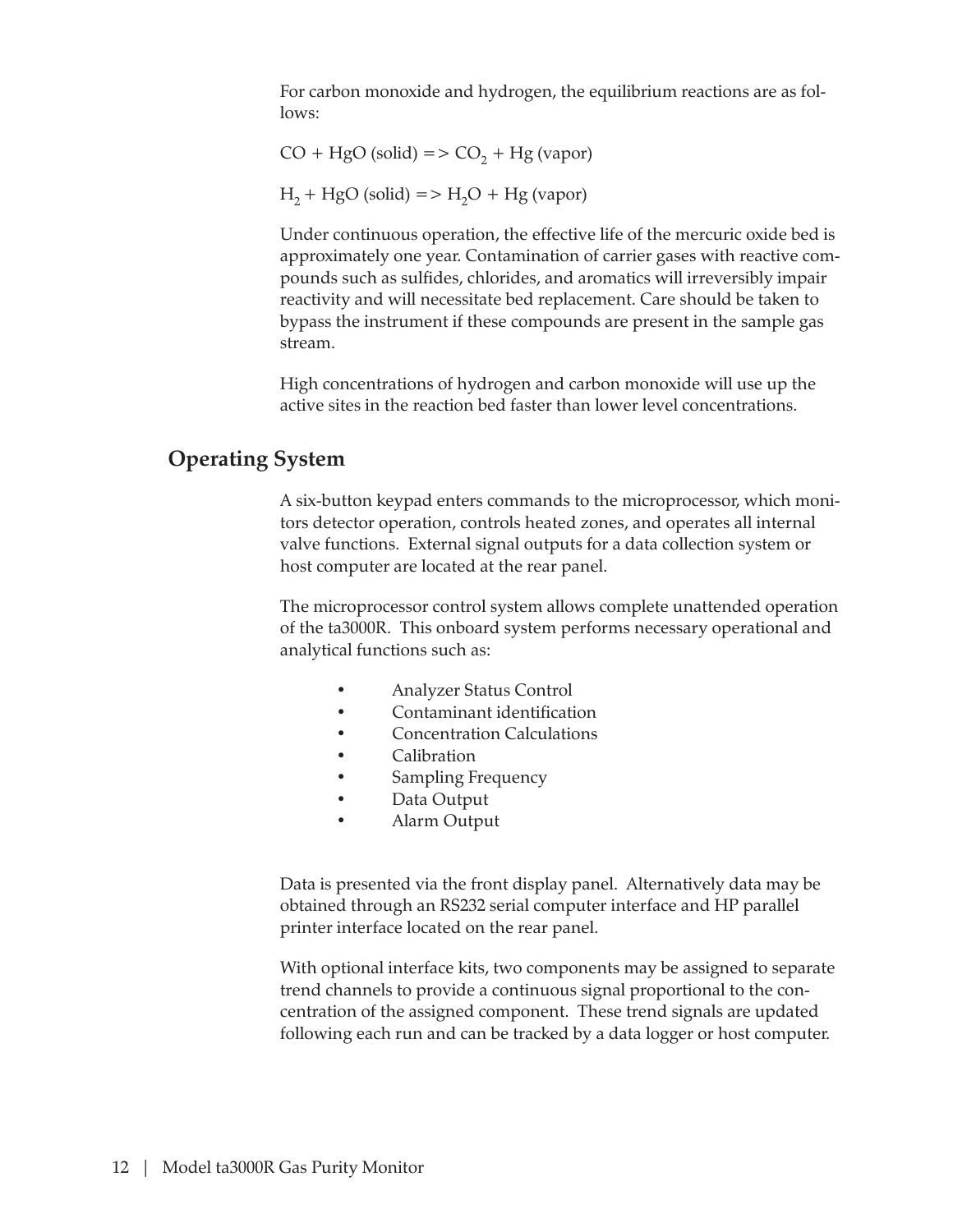## **Specifications**

| <b>Sample Gas</b> | Model        | <b>Lower Detection Limit</b><br>H <sub>2</sub> ppb | COppb |
|-------------------|--------------|----------------------------------------------------|-------|
| Nitrogen          | ta3000R-N2   | 25                                                 | 10    |
| Argon             | $ta3000R-Ar$ | 25                                                 | 10    |
| Helium            | ta3000R-He   | *                                                  | 10    |
| Oxygen            | ta3000R-O2   | 25                                                 | 10    |
| Propylene         | ta3000R-H2   |                                                    | 10    |
| Ethylene          | ta3000R-H2   |                                                    | 10    |
| Air               | ta3000R      | 25                                                 | 10    |

### **Model designation and detection limit specifications**

\* Can be detected when specified with Helium as Carrier Gas

#### **Performance**

**Accuracy**  Greater of  $\pm$  10 ppb H<sub>2</sub>;  $\pm$  5 ppb CO;  $\pm$  10% of reading

#### **Range**

0 to 3 ppm (Higher are available as an option)

#### **Response Time**

Length of Analysis is dependant on the application. Response time is independent of sample concentration.

**Ambient Operating Temperature.** 60 to 90° F (16 to 32° C)

**Sample Compatibility**  Specific models available for various applications

**Resolution, Display** 0.1 ppb

**Resolution, Communication Ports** 0.01 ppb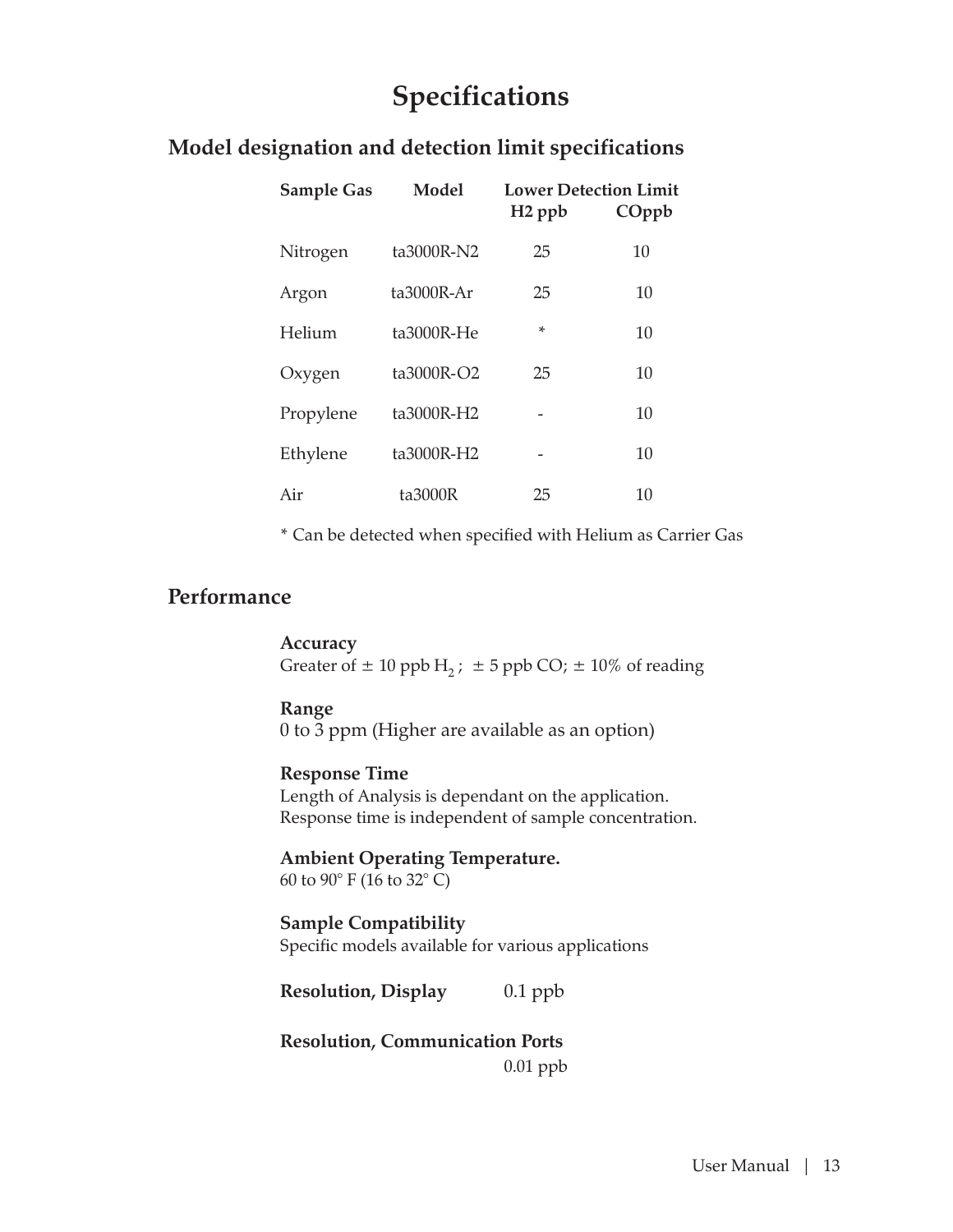### **Carrier Gas Supplies (On-Line Installation)**

| <b>Inlet Pressure Range</b>     | 70 to 90 psig (4.8 to 6.1 bar)                                  |
|---------------------------------|-----------------------------------------------------------------|
| <b>Inlet Pressure Stability</b> | $\pm$ 2%, regulator required                                    |
| Return Pressure                 | Atmospheric vent is optimal, $\pm$ 0.5 psig<br>maximum          |
|                                 |                                                                 |
| <b>Flow Rate</b>                | 50 cc/min minimum, bypass at 50                                 |
|                                 | cc/min.                                                         |
| Temperature                     | 60 to 100 °F (16 to 38 °C), optimum when                        |
|                                 | maintained $\pm$ 2°C                                            |
| <b>Maximum Impurity Levels</b>  | Varries by application. An external purifier<br>may be required |
|                                 |                                                                 |

#### **Gas Ports**

| Sample Inlet | 1/16-inch VICI compression fitting |
|--------------|------------------------------------|
| Carrier      | 1/16-inch VICI compression fitting |
| Sample Vent  | 1/16-inch VICI compression fitting |
| Aux          | 1/16-inch VICI compression fitting |

### **Sample Gas**

| Inlet Fitting            | 1/16-inch VICI compression fitting              |
|--------------------------|-------------------------------------------------|
| Flow Rate                | $20 - 100$ sccm minimum                         |
| Inlet pressure stability | $\pm$ 2%, UHP regulator required                |
| Vent pressure            | Atmospheric pressure vent is optimal, $\pm$ 0.5 |
|                          | psig maximum                                    |

#### **Calibration Gas**

| Inlet Fitting          | 1/16-inch VICI compression fitting             |
|------------------------|------------------------------------------------|
|                        | (Uses Sample Inlet)                            |
| Cylinder concentration | H <sub>2</sub> , CO, Balance nitrogen, depends |
|                        | on level of detection                          |
| Cylinder volume        | 100 cubic feet minimum (2800L)                 |
|                        |                                                |

#### **Chassis**

| Dimensions | $7''$ (18cm) H x 16.8" (43cm) W x 26.5" |
|------------|-----------------------------------------|
|            | $(67cm)$ D                              |
| Weight     | $35$ lb. $(15.9 \text{ kg})$            |
| Power      | 100 - 120 VAC, 50/60 Hz; 200-240 VAC,   |
|            | $50/60$ Hz                              |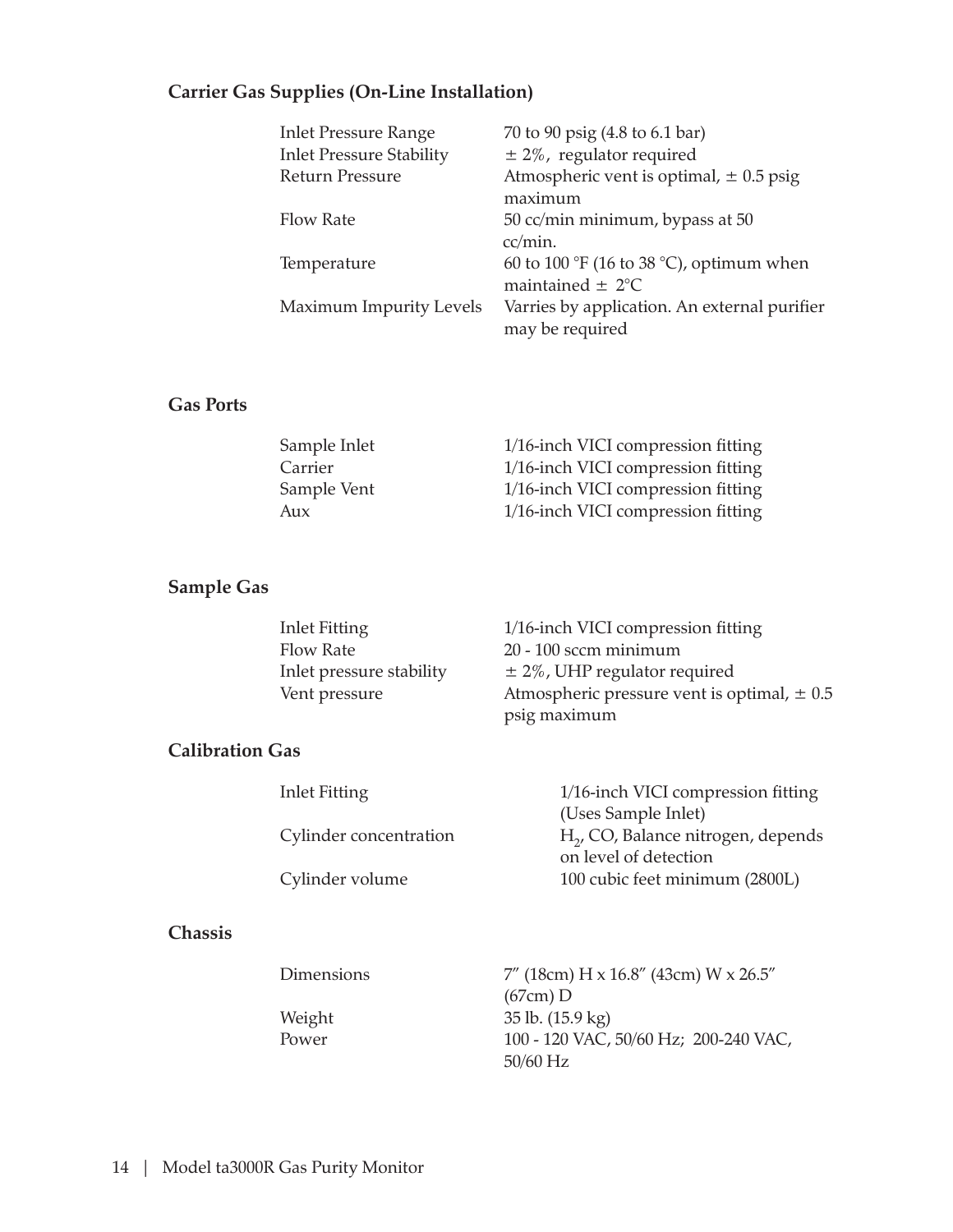### **Outputs**

| Display              | LCD graphics, backlit, 100mm x 150mm     |
|----------------------|------------------------------------------|
| <b>Printer Port</b>  | Concentration, chromatogram, and         |
|                      | diagnostic reports                       |
| Serial PLC Port      | Concentration data and general alarm via |
|                      | RS232                                    |
| 4 to 20ma (optional) | Concentration signals                    |

#### **ta3000 PLC Output Format**

The concentration data, status, and other detail information is sent from port 2 of the ta3000 automatically at the end of every run. The format used is called Comma Separated Variable or CSV. This format is one of the common MS EXCEL formats.

The fields within each record are defined in Table 1. Fields 1 – 6 are the record identification fields and fields 7 & 8 are the impurity fields. The next impurities will be at fields  $9 - 10$ ,  $11 - 12$ ,  $13 - 14$ ,  $15 - 16$ , and  $17$ – 18. This string is terminated by a CR, carriage return, and LF, line feed, characters.

The parameters are 9,600 baud, 8 data bits, 1 stop bit and no parity.

| Field 1                                    | Field 2  | Field 3     | Field 4                                  | Field 5     | Field 6                       | Field 7  | Field 8                         |
|--------------------------------------------|----------|-------------|------------------------------------------|-------------|-------------------------------|----------|---------------------------------|
| l Date & Time   Analvzer   Run /<br>of RUN | Serial # | Maintenance | EDL / Single   Stream<br><b>Analysis</b> | Selection # | ta3000<br>Error Status   Name | Impurity | Concentration<br>in ppb $x$ 100 |

### **The following defi nes each fi eld:**

DDDD-DD-DD TT:TT:TT,#,R,S,A,EEEEEEEE,NNNNN,C, …

|                 | DDDD-DD-DD          | $=$ Date (2000-03-23)                                   |
|-----------------|---------------------|---------------------------------------------------------|
| TETETT          |                     | $=$ Time $(12:23:44)$                                   |
| #               |                     | = Analyzer Serial Number                                |
| R               |                     | = Run or Maintenance (Calibration) Mode                 |
| A               |                     | = EDL or Single Analysis Mode                           |
| S               |                     | $=$ Stream Number                                       |
| <b>EBEBEEBE</b> |                     | $=$ Eight digits of error status (0=Not Error, 1=Error) |
| 1.              | General Alarm (MSD) |                                                         |
| 2.              | Spare               |                                                         |
| 3.              | Spare               |                                                         |
| 4.              | Spare               |                                                         |
| 5.              | Spare               |                                                         |
| 6.              | Spare               |                                                         |
| 7.              | Spare               |                                                         |
| 8.              | Spare (LSD)         |                                                         |
| <b>NNNNN</b>    |                     | $=$ Name of impurity                                    |
|                 |                     | $=$ Concentration in ppb $x$ 100                        |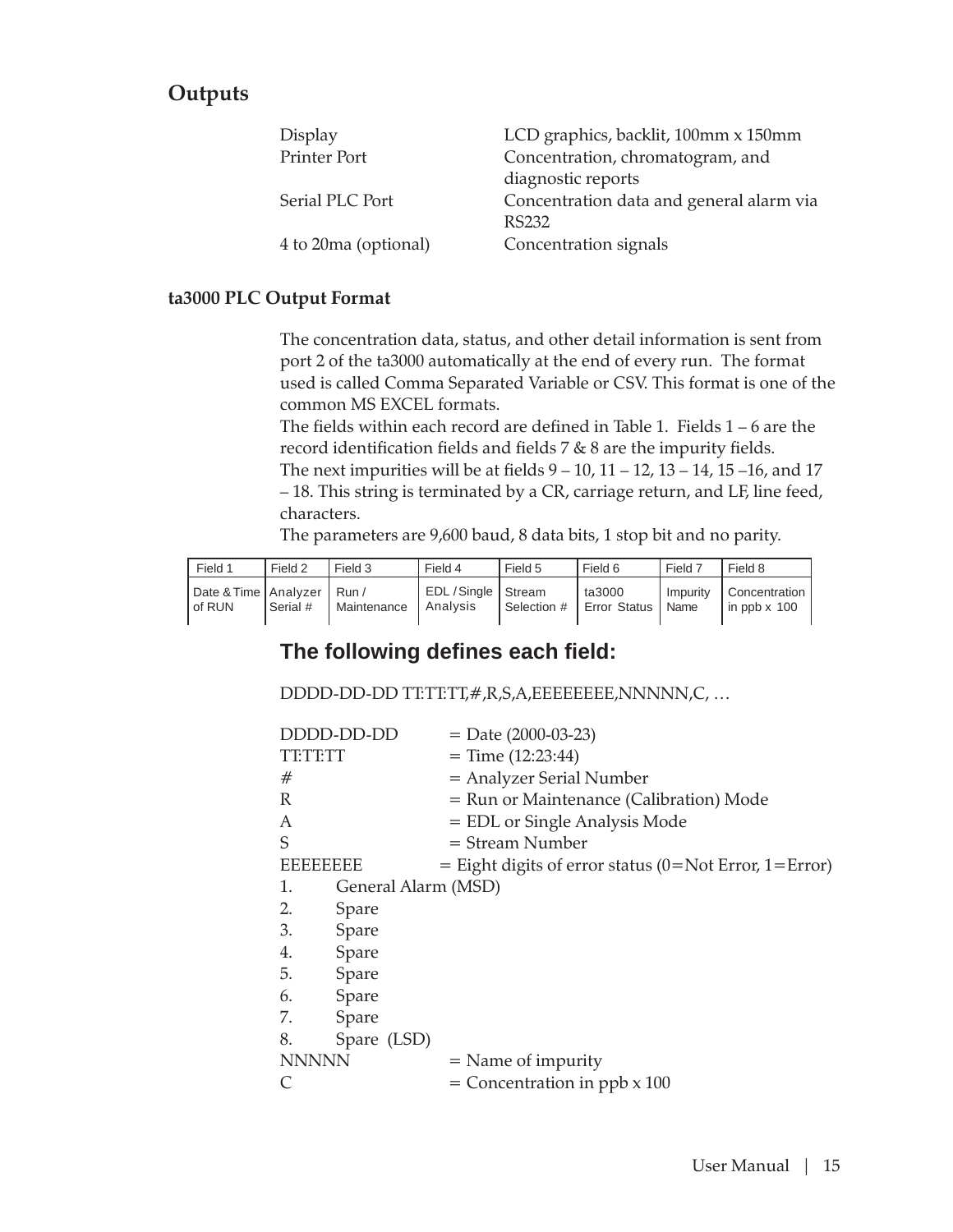**The following is an example of this output string:** 2001-08-16 14:35:00,99,R,S,1,10000000,H2 ,0,CO ,2483, , , , , ,

**Com Ports -** *COM 1, COM 2, and COM 3*

All three of these ports are 9-pin male D-type connectors. Pin 2 is used to transmit data to other equipment. The analyzer uses Pin 3 to receive data. Pin 5 is a common ground. All other pins are unused.



*COM PORTS*

### **Parallel Printer Port (LPT1)**

The Parallel Printer Port uses a standard 25-pin female D-type connector. The printer port follows standard parallel printer protocols. The analyzers are compatable with Hewlett Packard printer's model numbers HP-6xx, HP-7xx, and HP-8xx. Ametek recommends using one of these suggested models.



*Parallel Printer Port LPT1*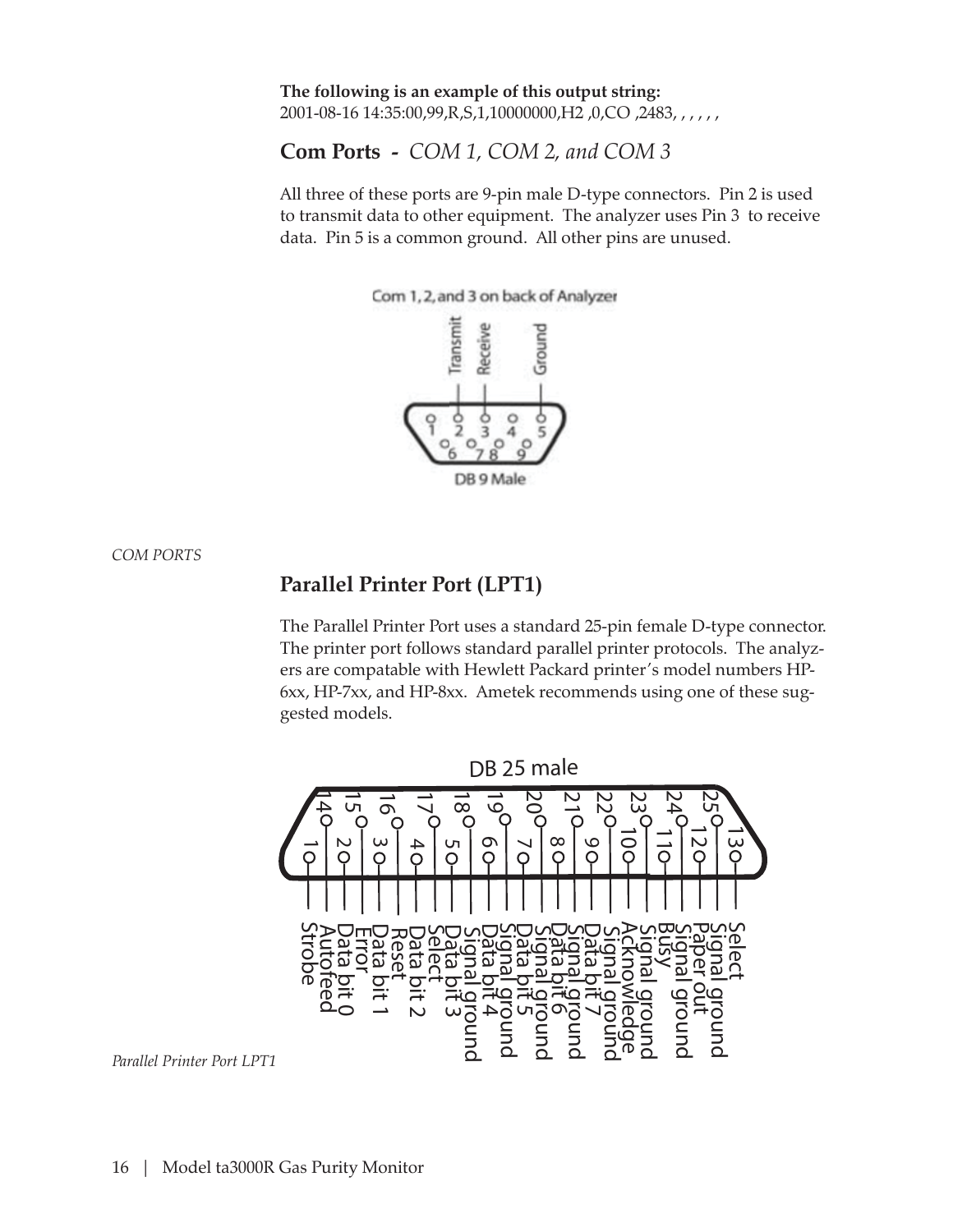## **ANALYZER DESCRIPTION**

### **Description of the ta3000R Analyzer**

### **Front Panel and User Interface**

The front panel of the ta3000R is where the user interface is found. The user interface is a combination of the display screen and menu keys. The display screen shows information and options for running the ta3000R. The Menu Keys correlate to menu labels on the display screen and are used for all input to the operating system. The status LED is a light that will shine green when the power is on and the system is working properly, and will turn red when the power is on and system errors exist (see Error Messages Page 42 for information on errors).



*Front Panel*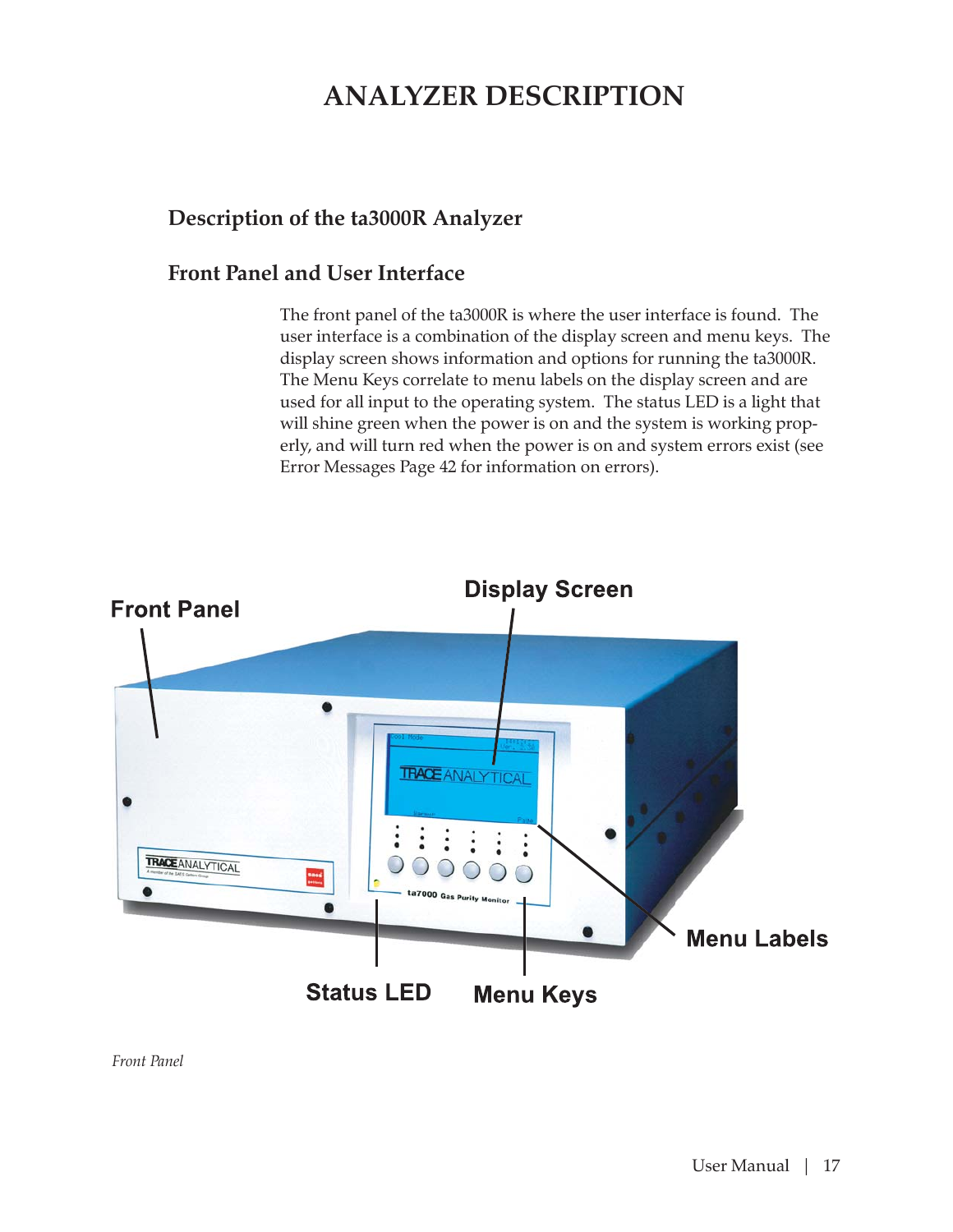

*Rear Panel*



*Front Injection Panel Option*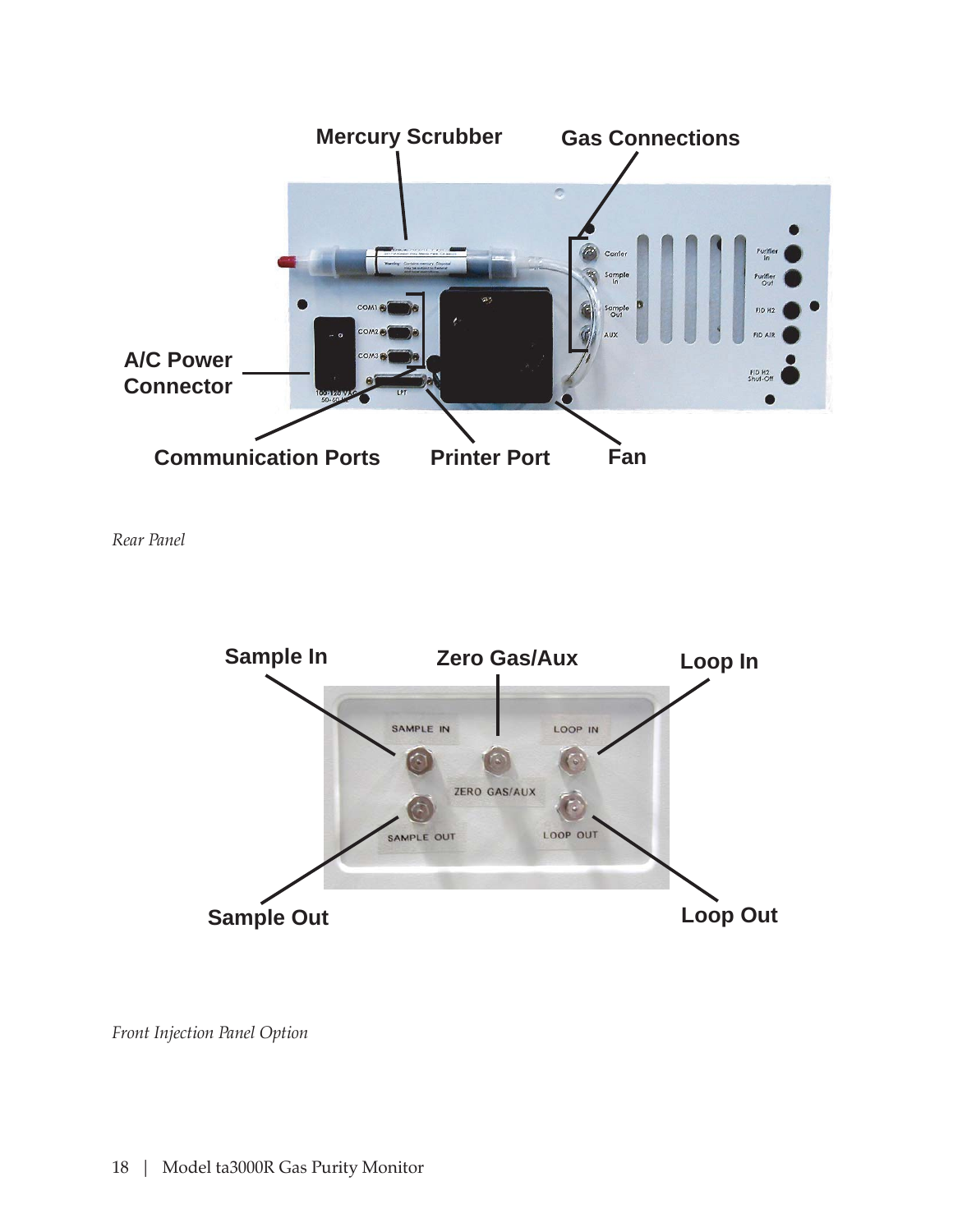### **Display Screen**

The display screen is where the instrument displays all current information and options.The display is separated into three sections.

The top section of the screen is the Status Bar. This is where the instrument displays the current status. This bar will also display which screen is currently selected, the time and date and other important Status information.

The center area is the Main Window. This is where the instrument displays active information and user input fields. This could be information about the last analysis run, calibration, or options for future runs.

The bottom area is the Menu Bar. The menu bar is where menu labels are displayed for user input.



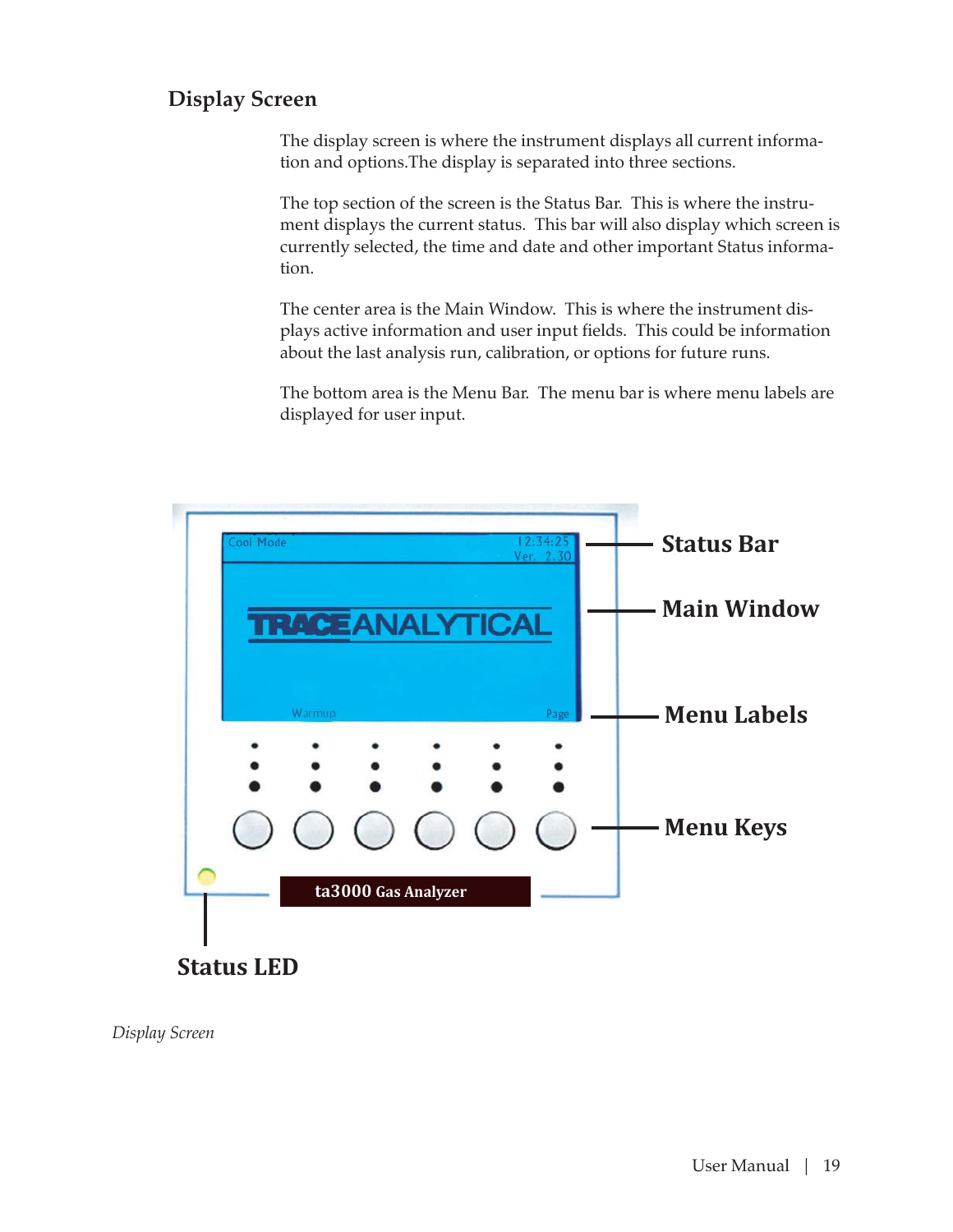## **INSTALLATION**

#### **Installation of the ta3000R**

In order to have a smooth installation of the ta3000R Analyzer and to get the maximum performance, out of this instrument, several aspects should be considered. This guide clarifies the important points for a successful installation.

### **Unpacking and Inspecting the ta3000R**

Perform the following inspection to assure that the analyzer has not been damaged during shipment.:

- Inspect the shipping container exterior for evidence of damage or indications of excess moisture before unpacking.
- Carefully open the shipping container and remove the analyzer. Inspect the exterior of the analyzer for noticeable damage.
- Do not discard the shipping container until installation is complete.

Upon receipt of the ta3000R analyzer, check the interior of the shipping container for the following items:

- ta3000R Analyzer and Power Cord
- Operating Manual
- Accessories purchased with the ta3000R

If any evidence of damage exists, immediately contact the shipping company, save the original shipping container, and notify Ametek Process Instruments as soon as possible for consultation.

### **Location and Environment**

1. The area where the ta3000R Gas Analyzer is to be operated should be clean with minimum particulate matter and dust in the air. Install the instrument in an area where there are no vibrations to affect the electronics and detector. There should not be any draft directly on the instrument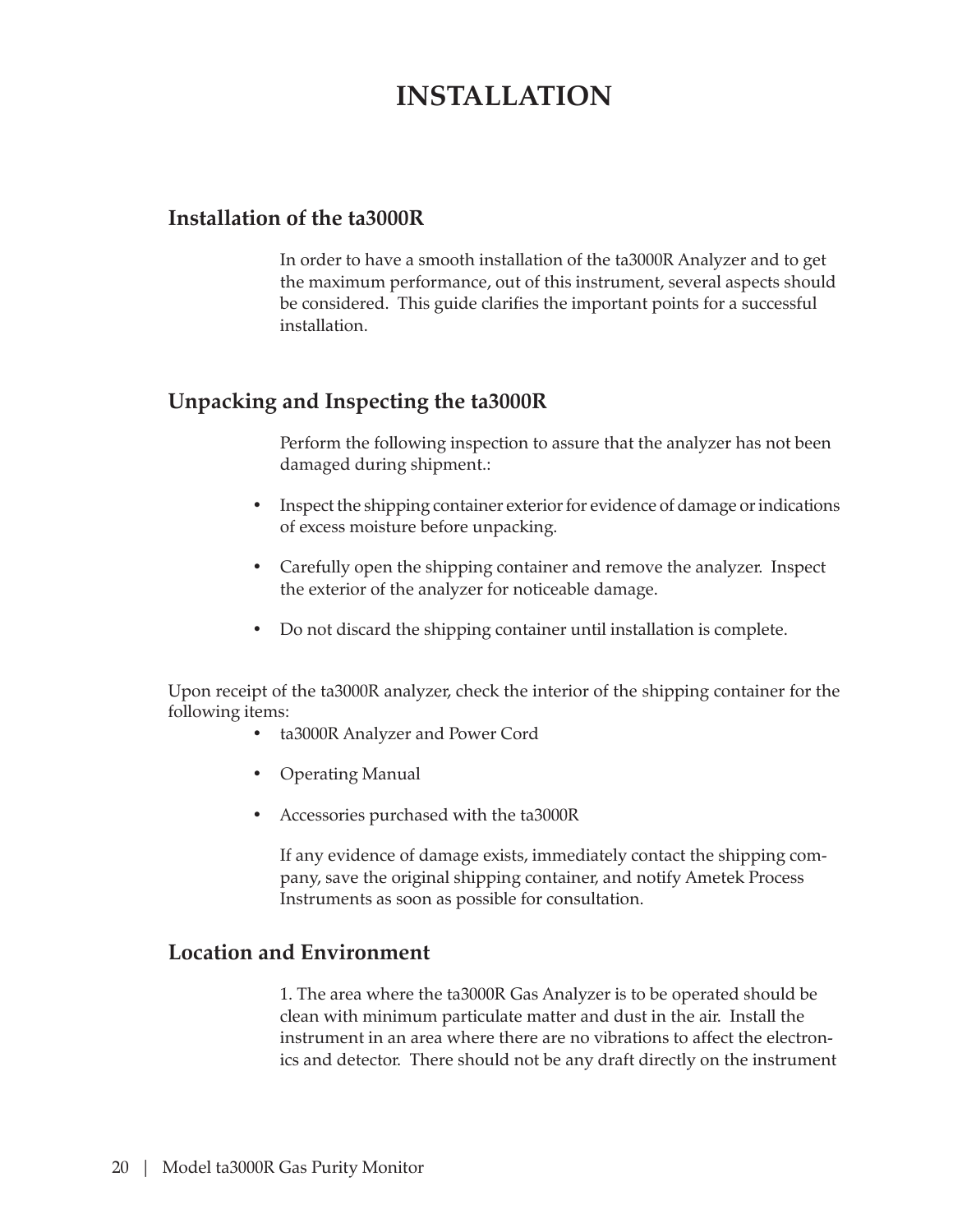from air conditioners or extreme temperature fluctuations in the room.

2. Support gases for the instrument should be located near the analyzer. A uniform temperature environment for cylinders and regulators is essential in order to keep constant pressure and flow rate. Always keep gas containers inside the building where temperature fluctuations are at a minimum.

3. Have adequate ventilation around the instrument area without any high flow velocity draft directly onto the analyzer. If a combustible gas stream is connected to the instrument it is essential to have proper venting to avoid any possible explosion hazards. Be sure not to block any vent slots in the rear or top of the analyzer since limited air circulation will cause overheating and poor performance.

4. Gas Purifiers for support gases should be installed within 20-30 feet (6-9 Meters) or less from the analyzer. This minimizes tubing length and the amount of impurities picked up from the lines.

6. All connections to the instrument should be made with 1/16th inch stainless steel tubing (maximum 0.030" ID). Coil some extra 1/16th inch gas lines behind the analyzer. This allows for flexibility when moving or turning the instrument for service and routine maintenance.

7. Situate the ta3000R in such a way that there is always access to the rear panel for easy hook up of the gases, as well as ease of service components. Allow approximately 30 inches service clearance at the rear of the instrument.

### **Electrical Preparations and Connections**



*Always verify that the voltage on the label located on the rear of the instrument matches the supplied power before connecting.*

1. The electrical requirements for the ta3000R Gas Analyzer can be 100, 115, 220, or 240 VAC, and 50 or 60 Hz, depending on the voltage option ordered. AC power must be free from cyclic RMS voltage variations, spikes or drops greater than 1.5%. A minimum of 5 amperes current must be available.

2. Good grounding of the AC power circuit is required; verify proper receptacle grounding before connecting the instrument.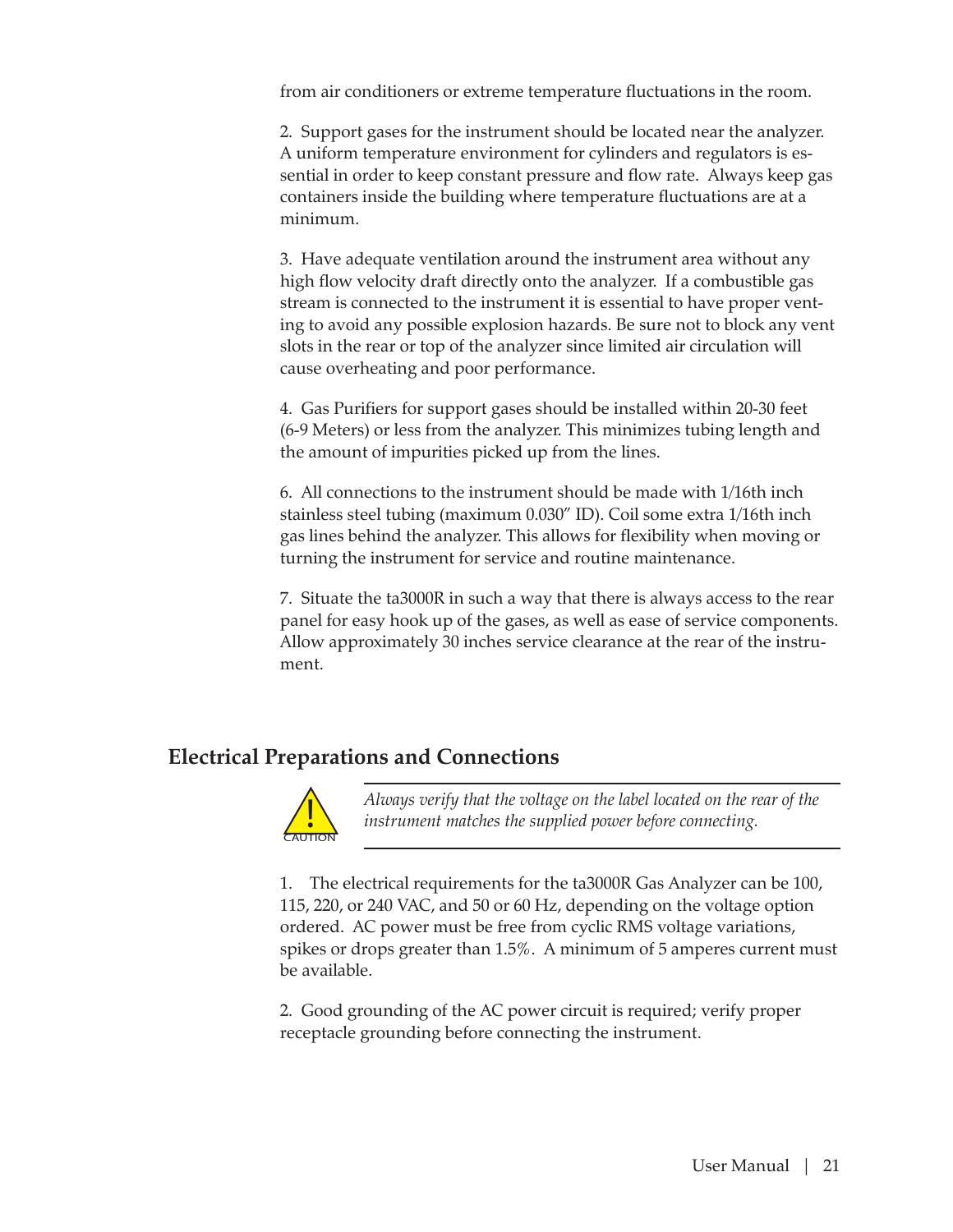3. It is recommended to connect the ta3000R analyzer and low powered accessories to a dedicated electrical circuit. Do not plug the analyzer into a circuit that is shared with other equipment with large intermittent current loads. Line voltage spikes can have detrimental effects on the analytical capabilities. Where there are noisy circuits, a power line conditioner should be considered to even out spikes and other fluctuations.

4. Frequent power failures in the area where the analyzer is used are best taken care of by installing an uninterruptible power supply (UPS). The UPS will supply power instantly from batteries when the main power is interrupted. Proper power will be supplied for minutes or hours depending upon the size of the battery. Since the ta3000R **needs less than 5A** of current, the UPS battery pack can be relatively small.

### **Support Gas Utilities Preparations**

The ta3000R needs support gases in order to run properly. Please refer to Specifications, page 14 for detailed gas specifications for purchasing gases in cylinders. In order to achieve the low detection limits, it may be essential to further clean the gases with external purifiers.

### **General Notes on Regulators and Plumbing**

1. Ultra High Purity (UHP) regulators and gauges are suggested for all incoming gas streams.



2. Carrier gas should always flow through the ta3000R. Do not use an automatic shut-off valve for the sample/carrier gas supply that would stop flow in event of power failure. It is essential to always have flow through the RGD to prevent mercury build-up in the photometer cell and on the cell windows. Mercury build-up will decrease sensi- tivity of the detector. It is recommended to install a spare carrier gas cylinder into the carrier gas supply line for the RGD. The spare cylinder can be plumbed in through a tee in the line. Use a shut-off valve to isolate the spare cylinder when not in use. This extra cylinder provides a safety margin in order to maintain flow through the analyzer. Immediately order a new cylinder when the spare begins to be used

3. Use Cajon VCR fittings with gaskets to connect to UHP regulators. Do not use pipe thread fittings since they are not clean and are not leak-tight for trace gas analysis.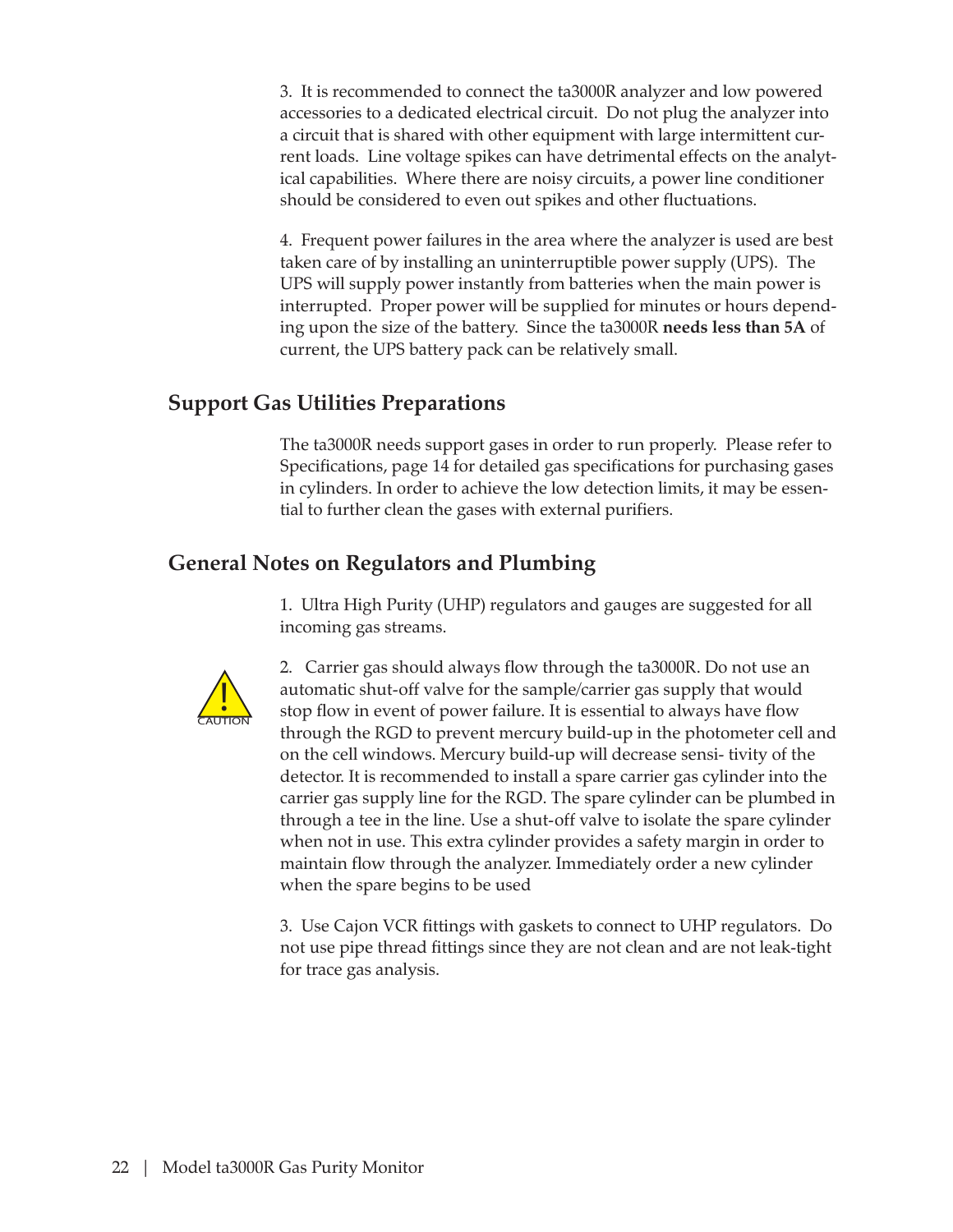### **Suggested Hardware for Gas Connections**

**UHP Regulators for Carrier and Sample Gases** Dual stage stainless steel, 0 to 150 psig outlet with gauges and 1/16-inch VICI female fittings. **Nut and ferrule, 1/16-inch VICI** 8 each required for use with analyzer. **Tubing, 1/16-inch OD x 0.03-inch ID, Stainless Steel** 4 each approximately 72" lengths for gas supply umbilical.

### **Guidelines for prevention of damage**



*PLEASE STUDY THIS MANUAL THOROUGHLY BEFORE IN-STALLING OR OPERATING THE INSTRUMENT.*

#### **Carrier gas**

The RGD detectors can be destroyed if operated at temperature without flow. The carrier gas should remain flowing until all heated zones are below 50 $\sigma$  C (2 to 3 hours).

#### **Line voltage**

Do not connect the power cord to line voltage without checking the correct operating voltage on the label located on the rear of the instrument.

#### **Carrier gas purifiers**

External purifiers must be completely conditioned with gas flowing through them before connection to the analyzer. Failure to properly condition purifiers can result in serious contamination.

#### **FID Flameignition**

Do not ignite the FID flame unless the FID is at operation temperature. Moisture will condense in an un-heated FID and will short-out the electrometer input leads.

#### **Shut down**

Be sure all heated zones are shut off prior to disconnecting gas supply lines. The carrier gas should remain flowing until all heated zones are below 50o C (2 to 3 hours). After shutting off carrier gas, immediately cap all open rear panel gas ports

#### **Electrical signal cables**

Turn power off before connecting or disconnecting electrical signal cables. Damage to circuit boards could result.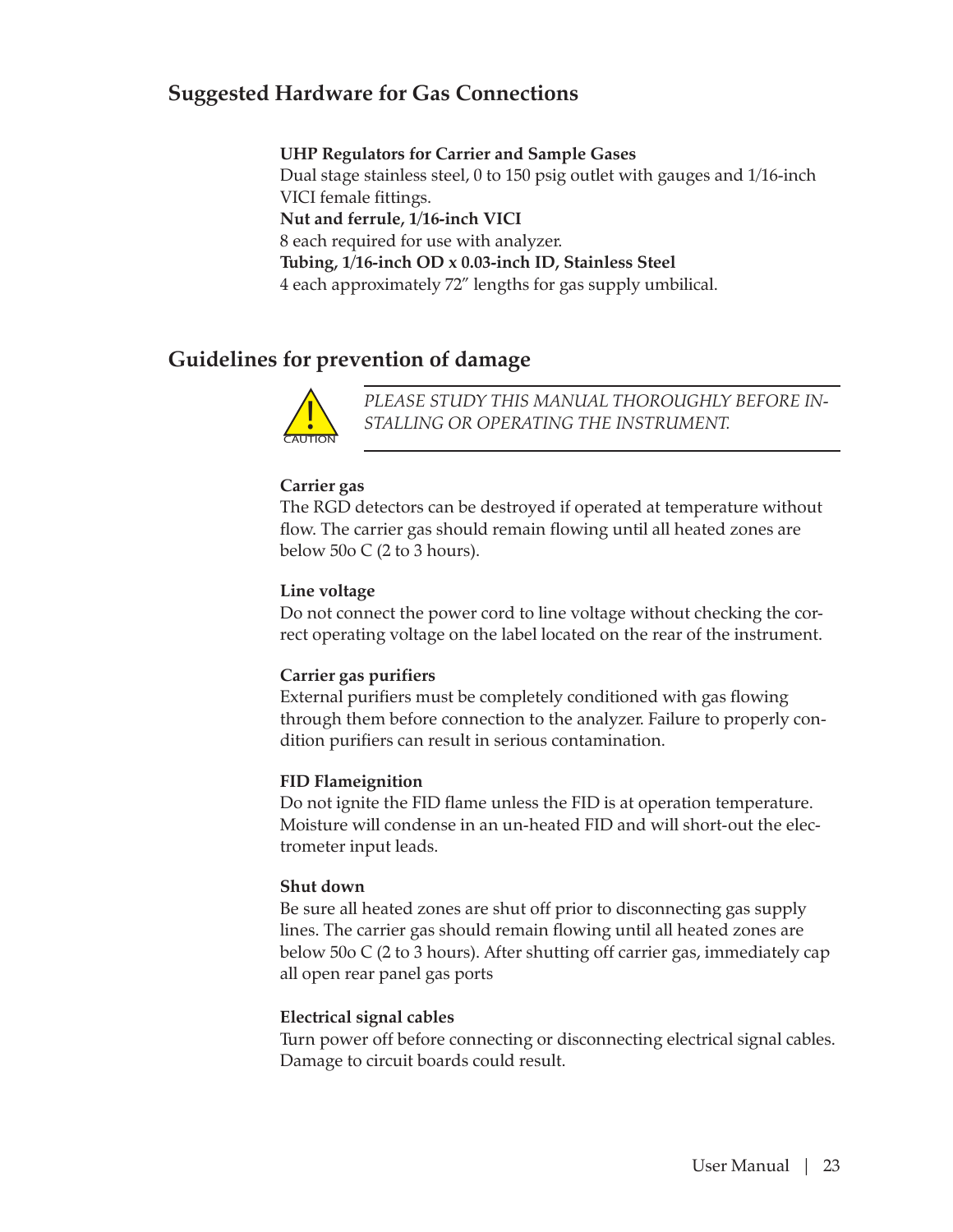## **INSTALLATION INSTRUCTIONS**



*The installation instructions must be strictly followed for safe and reliable operation of the analyzer.*



*If any inconsistencies are encountered during installation, stop immediately. Do not continue the installation without direction from Ametek customer service.*

### **Tools Suggested for Installation**

All connections are made using U.S. standard size conectors. Open end wrenches: 1/4", 3/8", Phillips head screwdriver Flow Meter (Digital in the sccm range) Mirror Magnet

### **Making Gas Connections**

#### **Prepare for Gas Connections**

Remove the red plastic shipping cap from the Hg vapor trap (scrubber). Remove any 1/16" VICI plug from the rear or front panel(s). Remove all other shipping caps immediately prior to connection of gas supplies.

#### **Connect Carrier Gas (Actuator Gas Supply)**

The ta3000 analyzer uses a chromatographic carrier gas that is also used internally as actuator gas. Matching the carrier gas to the sample will prevent upsets caused by the elution of the extraneous balance peak. See gas specifications for Carrier Gas on page 14, Specifications for details. The instrument connection is made at the "CARRIER" 1/16" VICI port on rear panel. Pressurize external line to 80 psig (Minimum 70 psig, Maximum 90 psig).

#### **Connect Sample Gas without Front Injection Panel option**

The ta3000 analyzer can be used for process or single gas sample analysis. On-line process sample line should be connected to the "SAMPLE IN" 1/16 " VICI fitting on the rear panel. Optimal results are achieved with constant flow rates (20-100 sccm).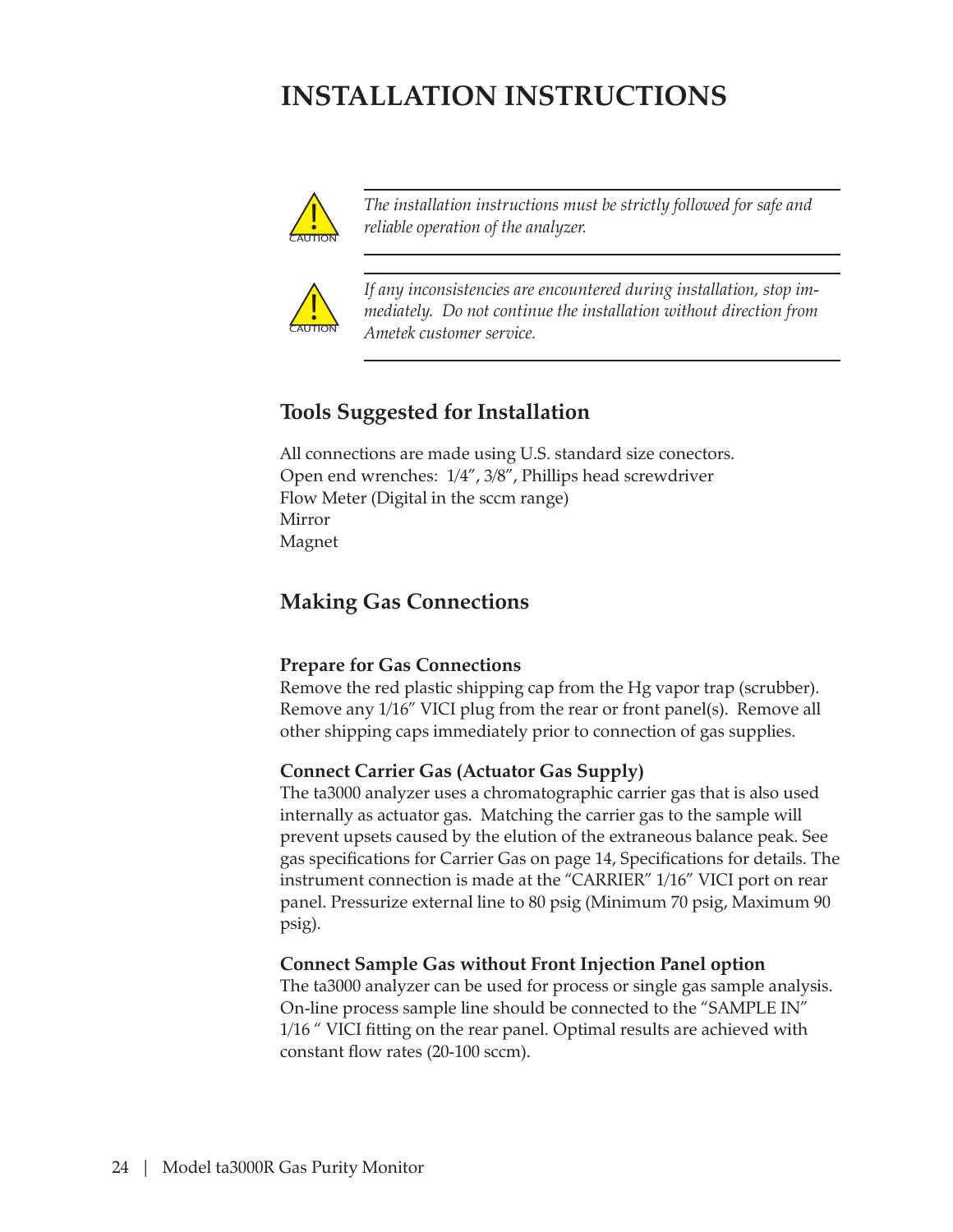#### **Connect Sample Gas - with Front Injection Panel option**

The ta3000 analyzer can be used for process or single gas sample analysis. Single sample analysis is made easier with the Front Injection Panel option. With this option, access is via the front panel 1/16" VICI fitting labeled " SAMPLE IN"



*Rear View showing gases and power connections*

### **Connecting AC Power and Communications Cables**



 *IMPORTANT: Verify that the operating voltage of the instrument matches the available AC power. The ta3000R does not auto select for varying power line voltages.*

Correct instrument operating voltage is labeled on the rear panel directly above the DIN connector / power switch.

Confirm the instrument power switch is OFF ("O" is Depressed) Connect DIN power cord to instrument Connect DIN power cord to AC voltage source

**CONNECT COMMUNICATIONS CABLES (if applicable)** COM1, COM2, COM3 port, PARALLEL PRINTER port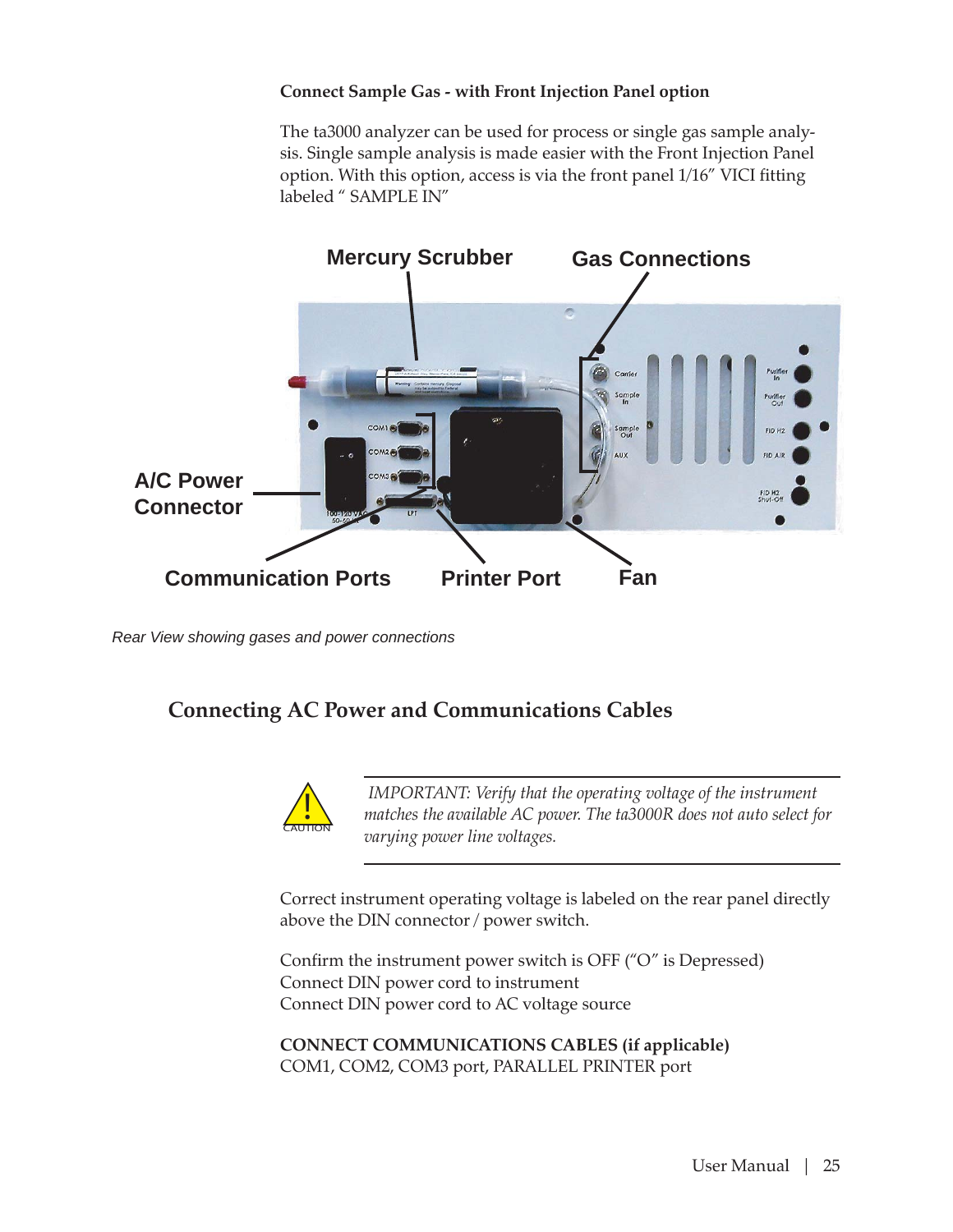## **START-UP AND OPERATION**

### **Power Up**



*: Do not continue with this section until all prodedures in the previous section have been completed.*

Adjust incoming gas supply pressures as specified in the Specifications pages 14-16 of this manual.

Turn the instrument on by depressing the power DIN switch (1 is depressed) on the back panel of the analyzer. The Power/Status LED on the front panel and the rear cooling fan should activate and the opening screen should appear within a few seconds. If any of these does not occur, turn the power off immediately and contact Ametek customer service or your local authorized service agent.



*Opening screen at AC power-up*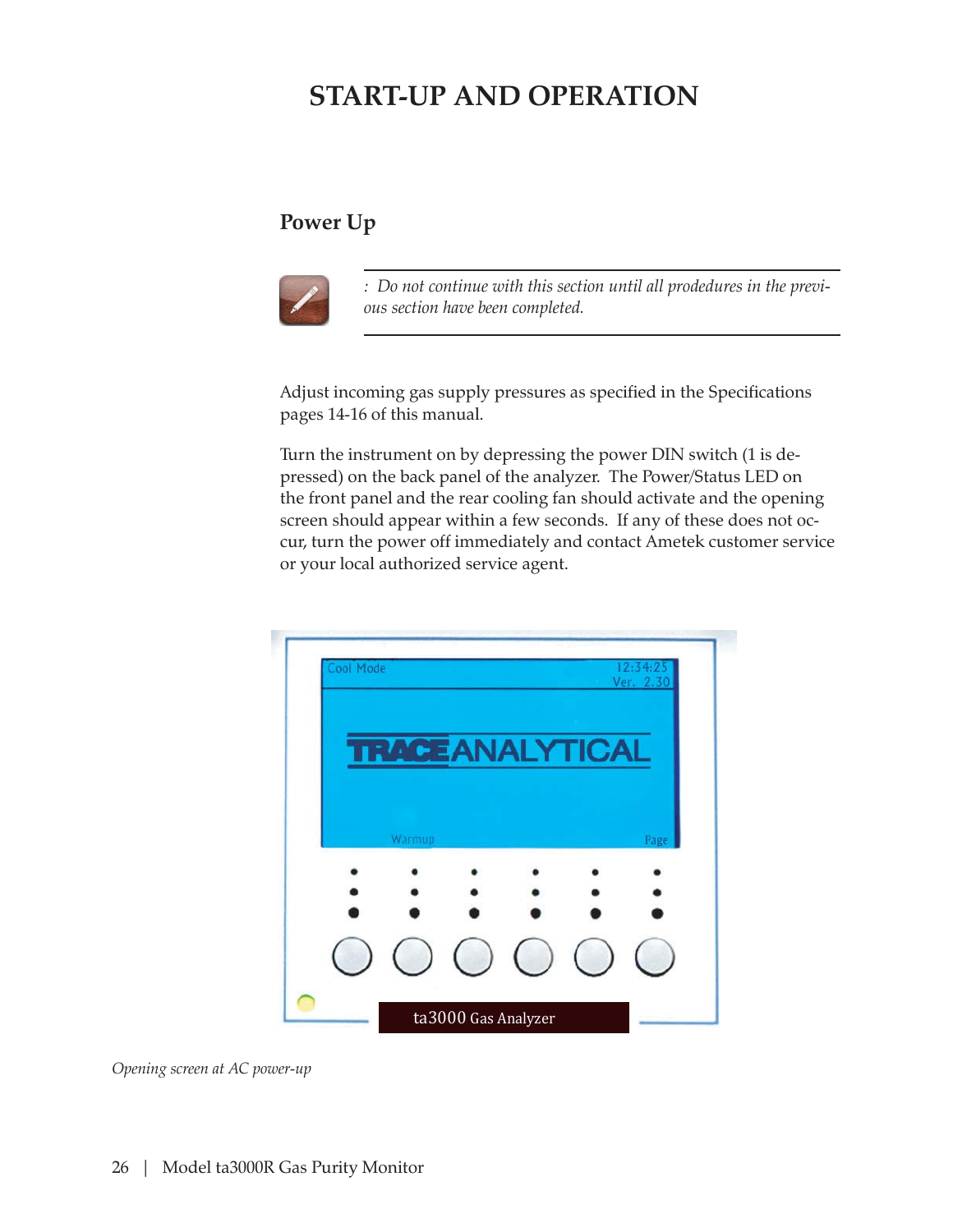### **Using the Menu Keys**

The analyzer displays a set of labels across the bottom of the display screen. The set is called a menu because it presents the user with choices. Each choice on the menu will either lead to another menu or will perform a function.

The push button keys located below the display correlate to the text labels along the bottom of the LCD display. The text labels describe what the keys do. The six keys are called menu keys; the text labels are called menu labels. All operator input to the analyzer occurs through the 6 menu keys.

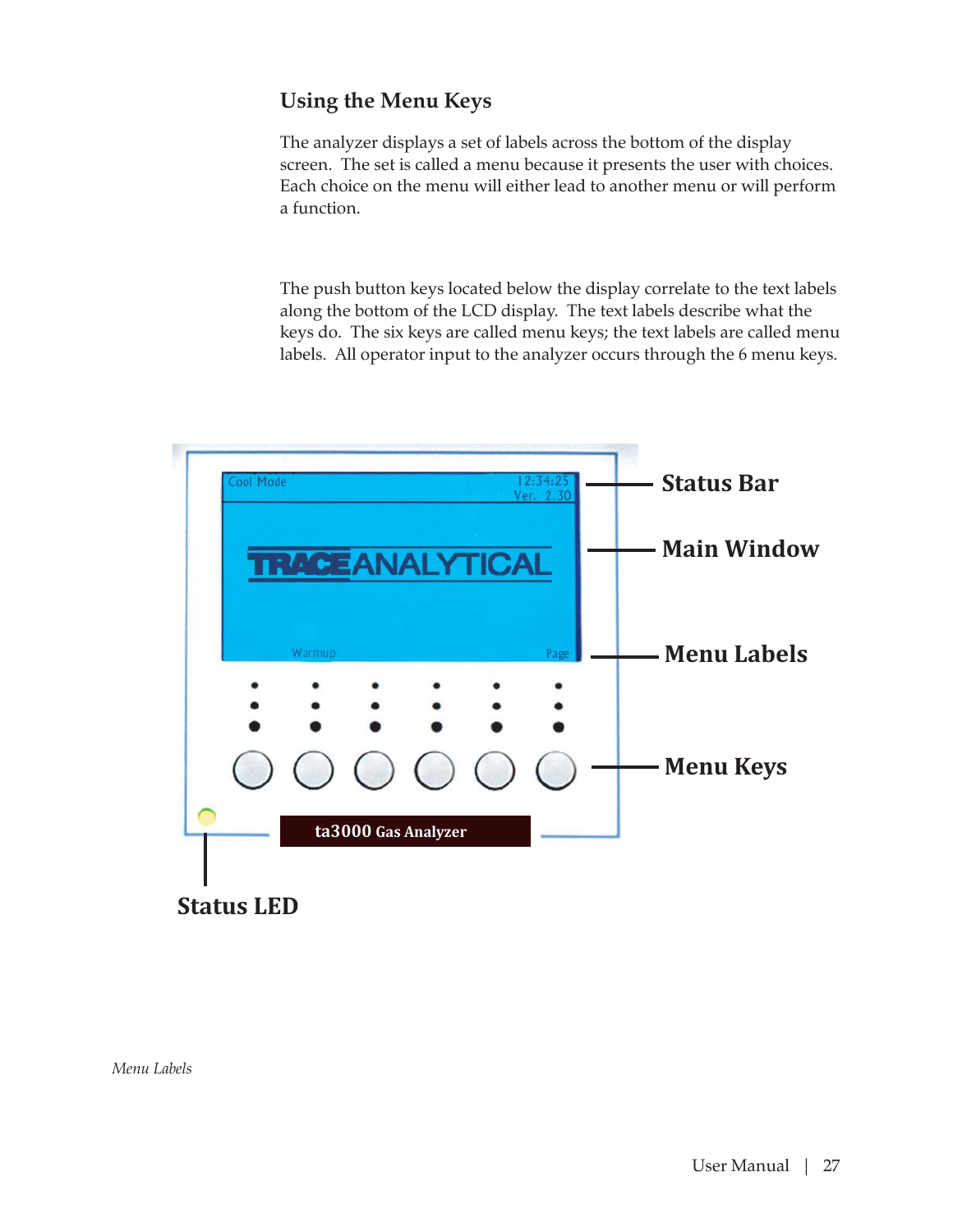#### **Menus**



State Diagram for Normal User Mode

*State Diagram Screen.*

This chart illustrates how the menus are arranged in Normal User mode. Each large circle represents a screen that is displayed on the instrument. The names printed above each arrow represent a menu label and menu key. The arrows indicate where pressing the key associated with that label will take the user.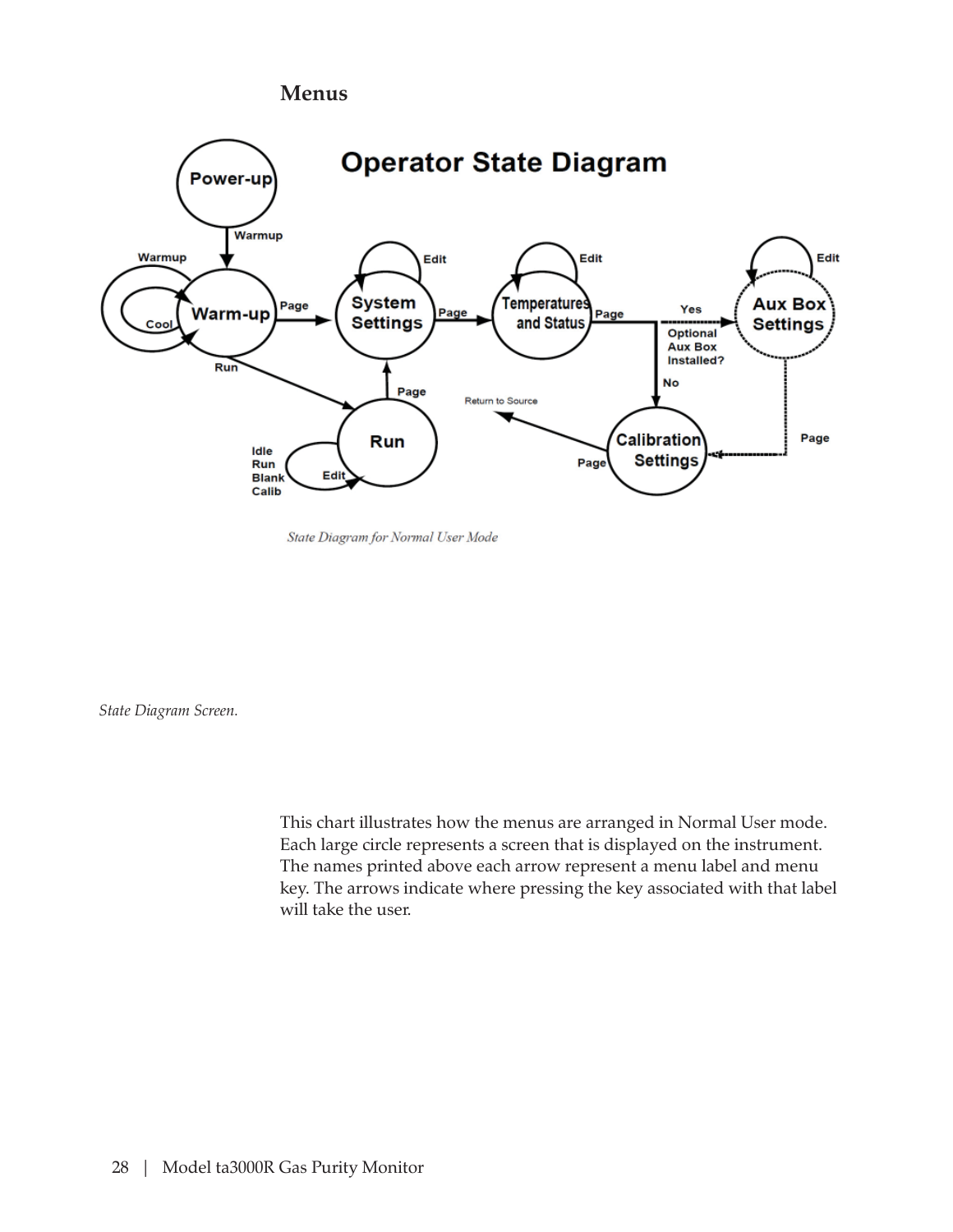### **Warm-up**

The Power-up screen will display two menu items. Pressing *Warmup* will start the instrument in the warm-up cycle. This cycle will put the instrument in a ready state for analysis. Pressing *Page* will take you to the First of 3 system setup pages (covered later).

| Cool Mode               | 12:34:25<br>Ver. 2.70 |
|-------------------------|-----------------------|
| <b>TRACE</b> ANALYTICAL |                       |
| Warmup                  | Page                  |

*Power On Screen*

After pressing *Warm-up* the instrument will perform a series of system tests and will begin heating critical zones. The results from these tests will appear on the Warm-up screen. The *Warmup* menu item will also change to Cool. If you wish to stop the Warm-up process, press the *Cool* key and the instrument will start to cool down. Do not stop the carrier gas until all the measured temperatures reach below  $50^{\circ}$  C. These temperatures are displayed on the Temperature and Staus screen. If any errors occur during the Warm-up process the system will stop the Warm-up process. Proceed to Page 41 - error messages for more detail.

| <b>Warmup Mode</b><br><b>WARM-UP</b>                                                   |      | 12:35:25 |
|----------------------------------------------------------------------------------------|------|----------|
| Module Electronics:<br>Detector System:<br>Detector Temperatures:<br>Carrier Pressure: | Pass |          |
|                                                                                        |      |          |

*Warm-Up Screen*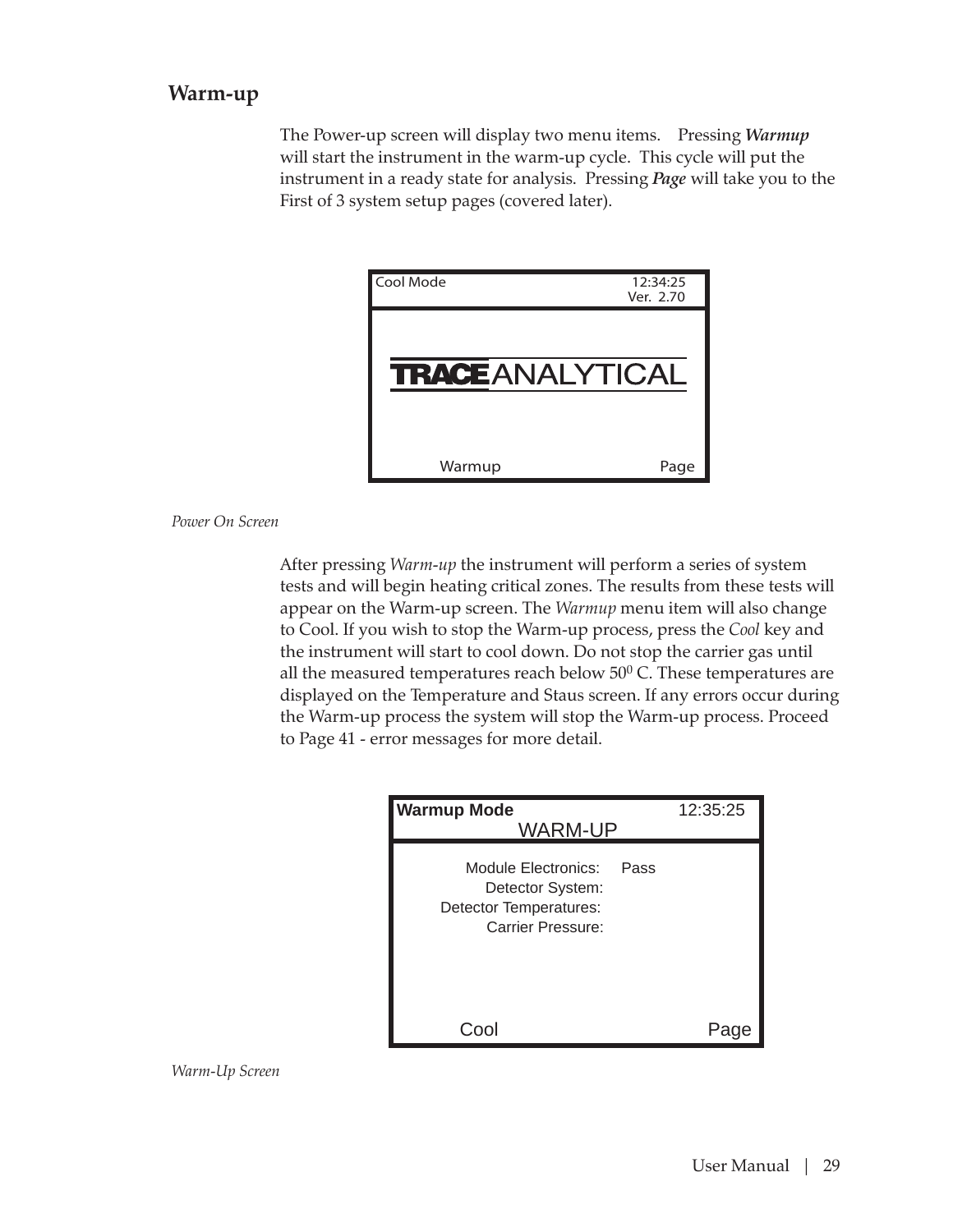The Warm-up process typically takes 20 to 30 minutes. When the warmup process has completed successfully a *Run* munu label will appear. Pressing the *Run* key will take the user to the main screen where the Main menu will be available.

| <b>Idle Mode</b><br>WARM-UP                                                                                            | 12:34:25 |
|------------------------------------------------------------------------------------------------------------------------|----------|
| Module Electronics:<br>Pass<br>Detector System:<br>Pass<br>Detector Temperatures:<br>Pass<br>Carrier Pressure:<br>Pass |          |
| *****<br>Successful Warm-up                                                                                            | *****    |
| Cool                                                                                                                   |          |

*Warm-up Pass Screen*

### **Main Menu**

After warm-up has completed successfully the main menu will be displayed. The main menu is a set of primary choices leading to other menu options. The following table shows the choices available from the main menu.

| <b>Idle Mode</b> |                | 12:34:25 |
|------------------|----------------|----------|
|                  | $H_2 =$        |          |
|                  | CO<br>$\equiv$ |          |
|                  |                |          |
| Run              | Cool           | Page     |

*Main Menu*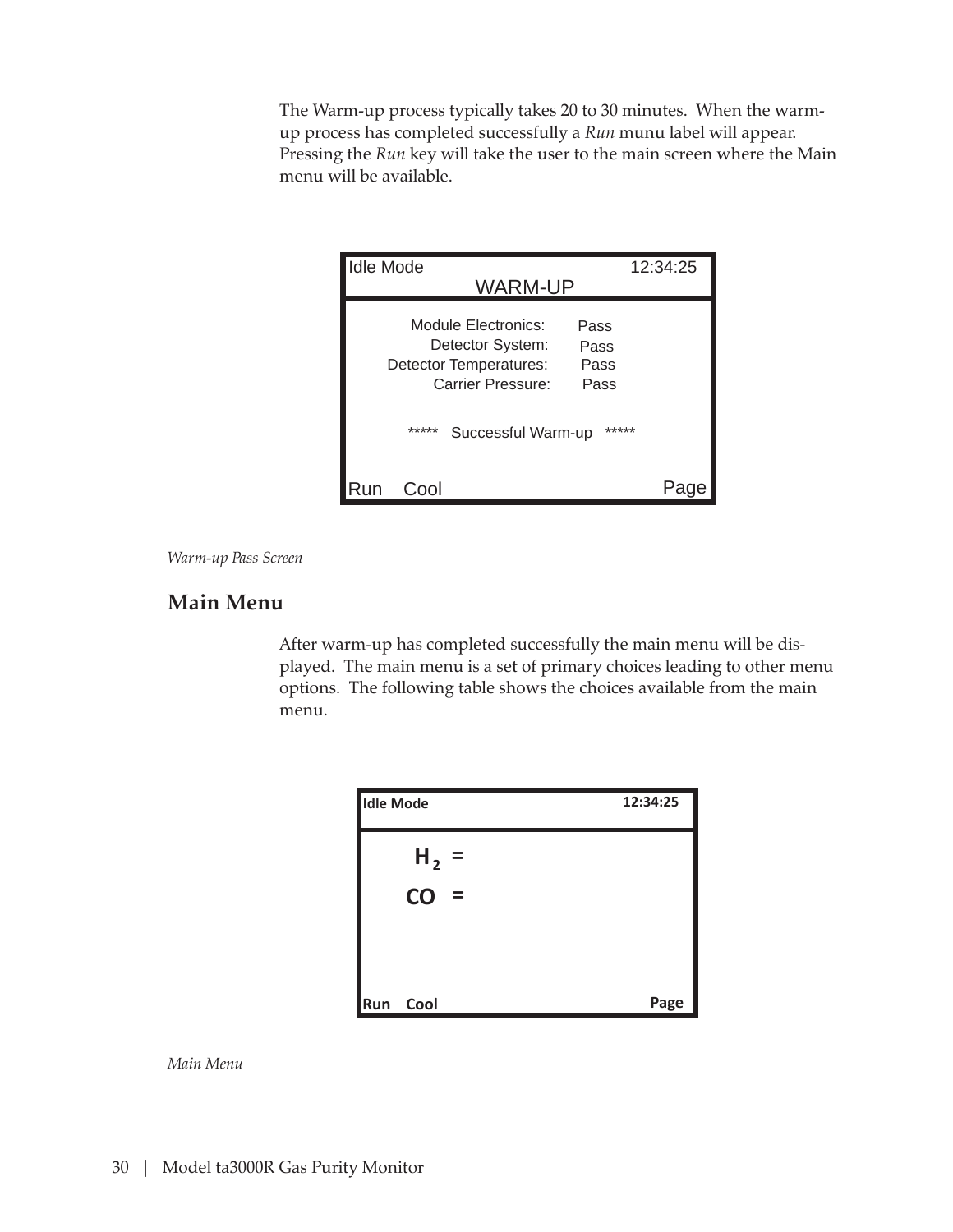| <b>Menu Label</b> | What the Item Does                                                                                                            |
|-------------------|-------------------------------------------------------------------------------------------------------------------------------|
| Run               | Opens the RUN screen and prepares the<br>instrument for routing sample analysis.                                              |
| Cool              | Reverses the automatic warm-up cycle<br>and returns the instrument to a neutral state.                                        |
| Page              | Opens the first of three Information Screens.<br>These pages give info about the instrument,<br>errors and analytical trends. |

*Main Menu Table*

### **Page Screens**

Each time Page is pressed another user setup screen will be displayed. The following table shows a summary of information available from each page. If a page allows input, the cursor will be displayed and arrow keys will be available as menu items.

Some fields have a selection of pre-programmed settings that the user can select. When a field has a selection of preset settings a Toggle menu label will appear. Press the key for the Toggle menu label to toggle between the preset settings.

An Edit menu label appears if there are fields that allow the user to enter information

| <b>Screen</b> | What Information is available  |
|---------------|--------------------------------|
| Page 1        | <b>System Settings.</b>        |
| Page 2        | <b>Temperatures and Status</b> |
| Page 3        | Calibration                    |

*Page Screens*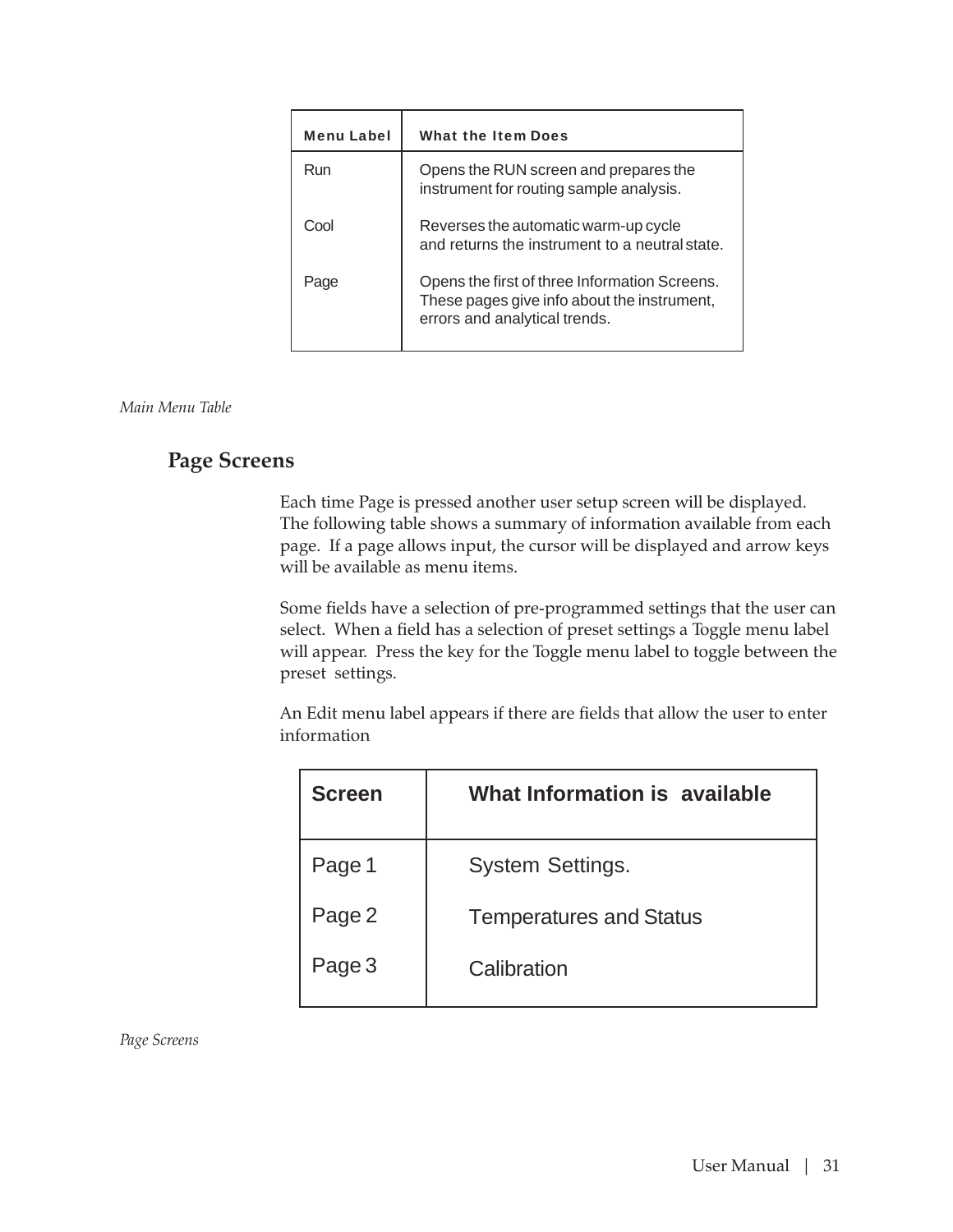### **System Settings Page**

The first Page Screen is for general configuration settings. The following list shows the function of each option for this screen

| Idle Mode | <b>System Settings</b>                            |      |       | 12:34:25<br>Ver. 2.70 |
|-----------|---------------------------------------------------|------|-------|-----------------------|
| ∗         | Clock: 10-Jan-03 12:34:25<br>Print Chromatograms: |      | H     |                       |
|           | System Errors                                     |      |       |                       |
|           |                                                   | Edit | Print | Page                  |

*System Settings Screen*

| List Item                  | What it does                        |  |
|----------------------------|-------------------------------------|--|
|                            |                                     |  |
| Clock                      | Set time and date                   |  |
| <b>Print Chromatograms</b> | Prints chromatograms after each run |  |

*Table of functions on the System Settings Screen*

#### **Setting the Clock**

Use the arrow keys to move the cursor in front of the clock field. Press the Edit key. Move the cursor to the first number and use the up and down arrows to make changes. The time format is DD-MMM-YY HH:MM:SS; where DD is the numeric day, MMM is the first three letters of the month, YY is the last two digits of the year, HH is the hour in 24 hour time format, MM is the minute, and SS is the seconds. When finished making changes, press the Esc key and the time will be set.

#### **Print Chromatograms**

Select this feature to print chromatograms after each run. Using the arrow keys move the cursor in front of the Print Chromatograms field. Press the Toggle key to toggle this feature on or off.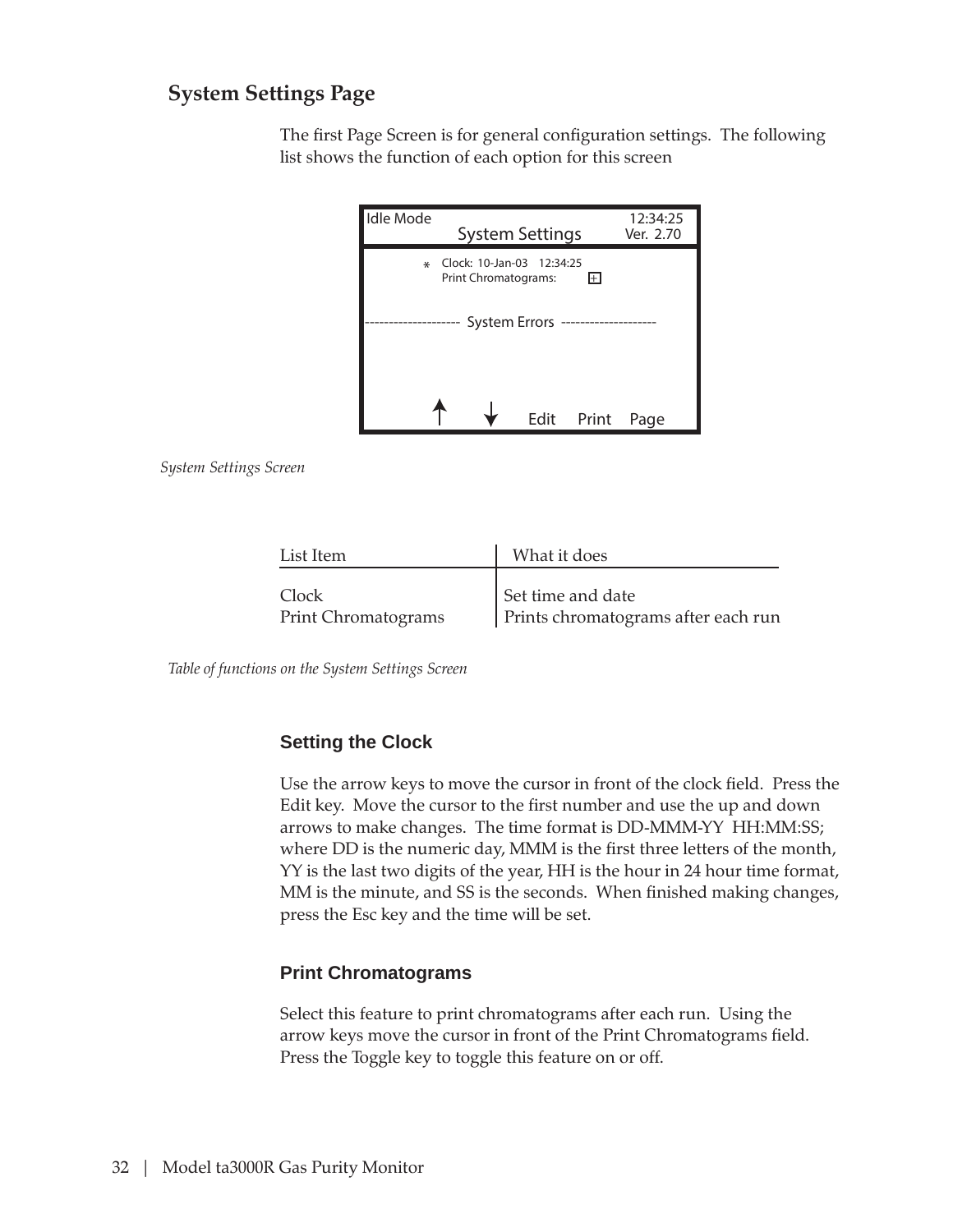#### **Diagnostic Print Key**

The Print key appears when setting the clock. Pressing the *Print* key from this page will print a complete report of all system settings, calibration settings, temperatures and status and the chromatogram from the last run of the analyzer. This is a system diagnostic tool which can be used to troubleshoot problems with the analyzer.

### **Saving changes into Non-Volatile RAM**

After changes have been made to any of these fields, the system LED will turn red. This indicates that there is a system error or system state change.

Use the *Page* key to move to the System Settings page. Any change made will be shown under the System Errors line. Use the arrow keys to move the cursor in front of the change you wish to *Accept* and press the key under the Accept menu label. Next, press the *Save* key to save the accepted changes into Non-Volatile RAM.

The instrument must be in "Idle" mode to accept the changes.



*Any change made will be lost if the instrument is turned off before the changes have been accepted on the System Settings page.*

### **Temperatures and Status Page**

Press the Page key to display the Temperatures and Status page. This page shows status information about the critical heated zones and status of the detector. No user input is allowed on this page in normal user mode.

| <b>Idle Mode</b>                                                   | 12:34:25 |
|--------------------------------------------------------------------|----------|
| Temperatures & Status                                              |          |
| Meas                                                               | Set      |
| $RGD$ Bed = 265 #                                                  | 265      |
| $RGD$ Column = 128 #                                               | 130      |
| $RGB$ Lamp = $\Omega$ n<br>RGD Vout = 36187<br>$RGDVisiq = 1978.4$ |          |
|                                                                    |          |
| Carrier $= 20.3$                                                   |          |
|                                                                    |          |
|                                                                    |          |

*Image of Temperatures and Status Screen*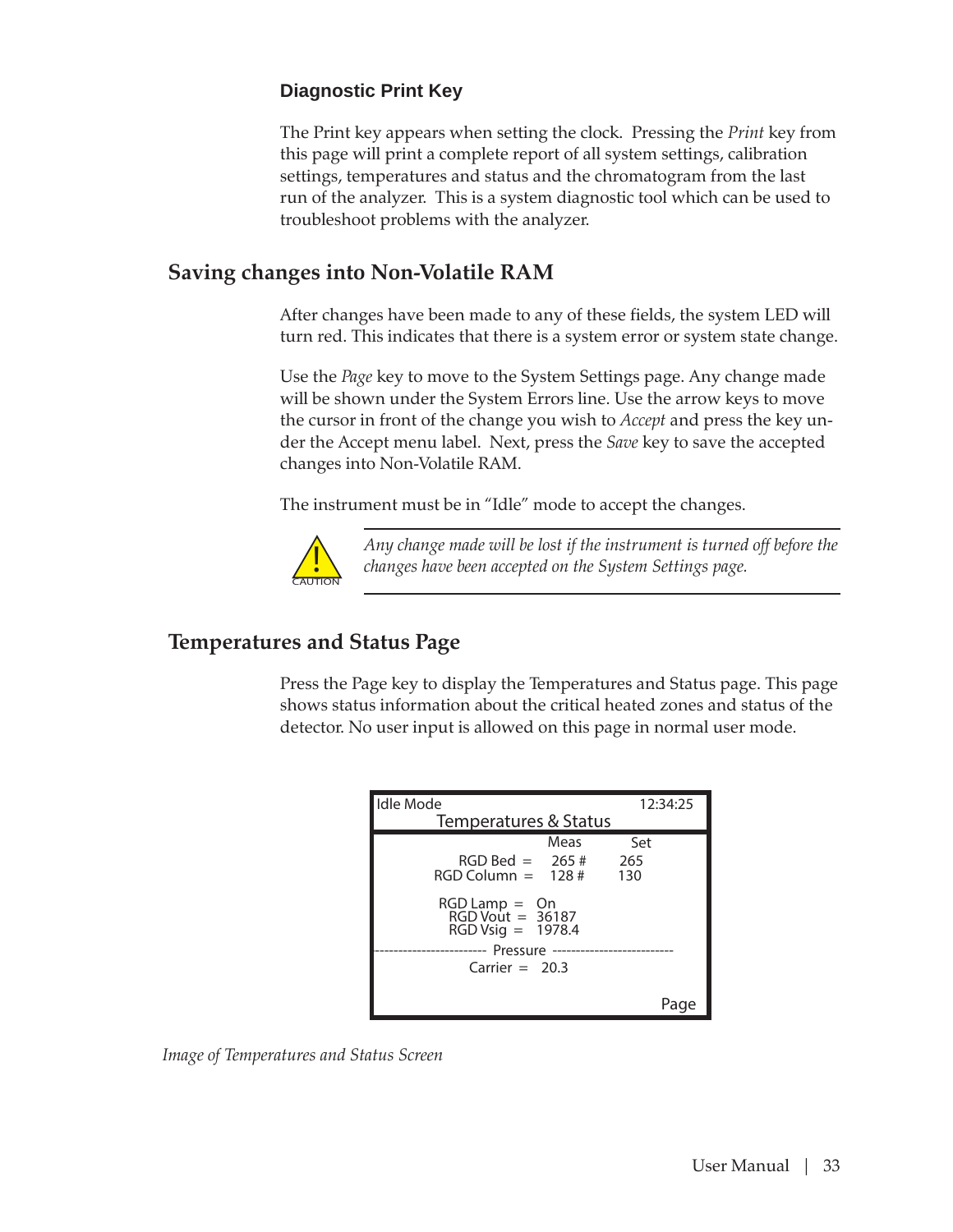### **CalibrationScreen**

Press the Page key to display the calibration information page.

The calibration page is used to calibrate the instrument and shows information about the most recent run. Name is the gas species to be measured. Conc. is the concentration (or blend) of the calibration gas connected to the instrument. Area is the peak area of the impurity detected during the last analysis run for each impurity type.

Rfactor is the response factor calculated by the system on the most recent calibration. Rfactor is used to calculate the concentration of impurities. RT is retention time of the impurity. This is the time corresponding to the top of each peak calculated from the start of the most recent analysis run.

| <b>Idle Mode</b>                       |                   | Calibration |                                        | 12:34:25 |
|----------------------------------------|-------------------|-------------|----------------------------------------|----------|
| Name<br>H <sub>2</sub><br>$\ast$<br>CO | Conc.<br>50<br>50 | Area        | Rfactor<br><b>RT</b><br>15025<br>62341 |          |
|                                        | Conc. Factor 1    |             |                                        |          |
|                                        |                   | Edit        | Page                                   |          |

*Calibration Screen*

*Pressing page again will exit the page screens.*



*It is recommended to use the Ametek's/Trace Analytical MGB1000 Micro Gas Blender to blend the calibration gas to the desired level when calibrating the ta3000R.*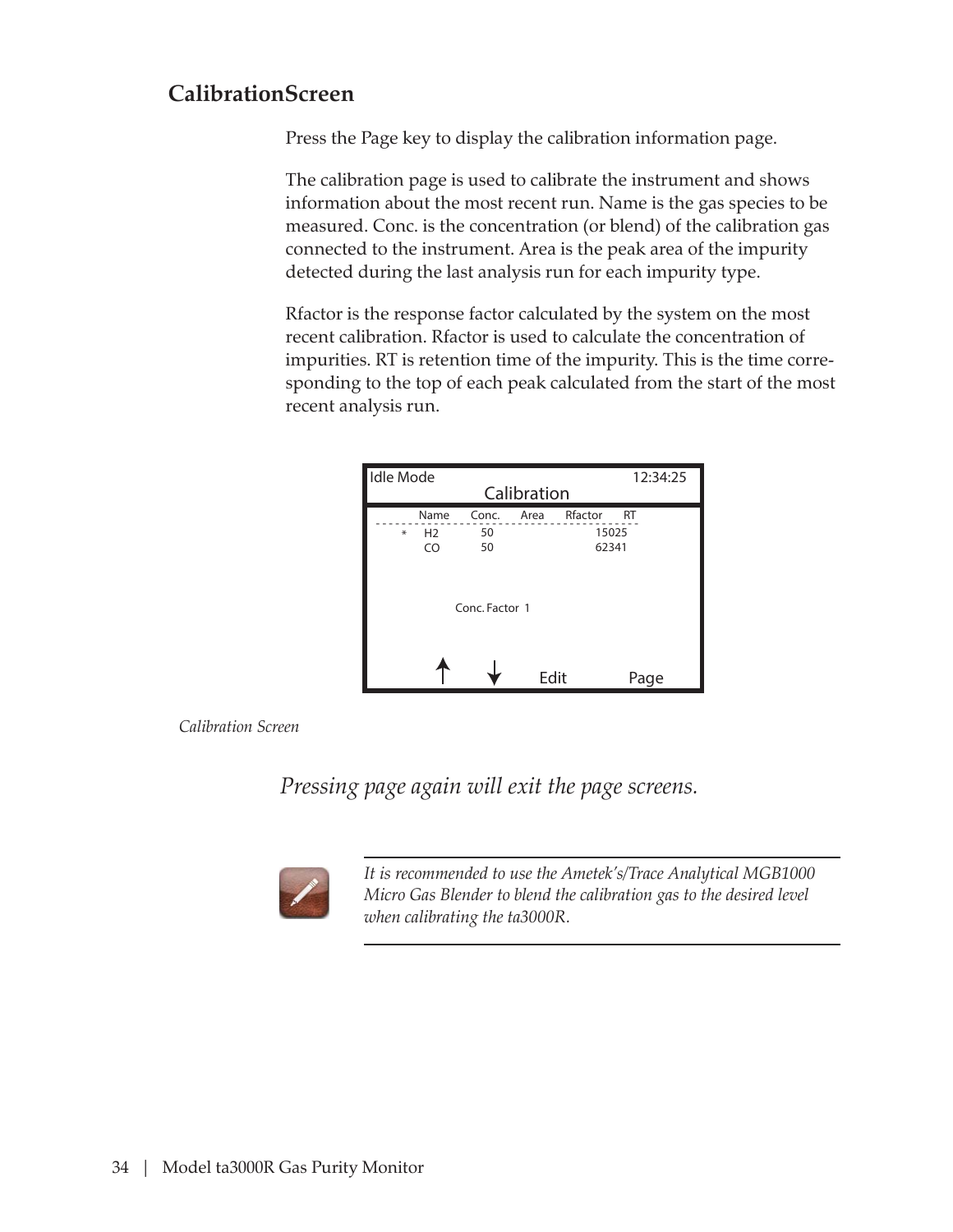#### **Run**

From the Run Screen press *Run* and automatic operation of the analyzer will begin. The ta3000R will display the time left, in seconds, for the current cycle in the status window. The results will be updated in the screen as the concentration is determined

| Run Mode 235<br>Cycle Run | 12:55:30 |
|---------------------------|----------|
| $H_2 = 16.1$              |          |
| $CO = 12.7$               |          |
|                           |          |
|                           |          |
| Idle                      | Page     |



To stop the instrument press the *Idle* key and a Pound sign will appear next to "Run Mode" in the status window. This Pound sign indicates that the instrument will stop running at the end of the current cycle. To continue running the instrument after the *Idle* key has been pressed, simply press the *Idle* key again and the Pound sign will disappear and the instrument will continue to automatically run samples



| Run Mode# 235<br>Cycle Run | 12:55:30 |
|----------------------------|----------|
| $H_2 = 16.1$               |          |
| $CO = 12.7$                |          |
|                            |          |
| Idle                       | Page     |

*Run Mode With Pound #*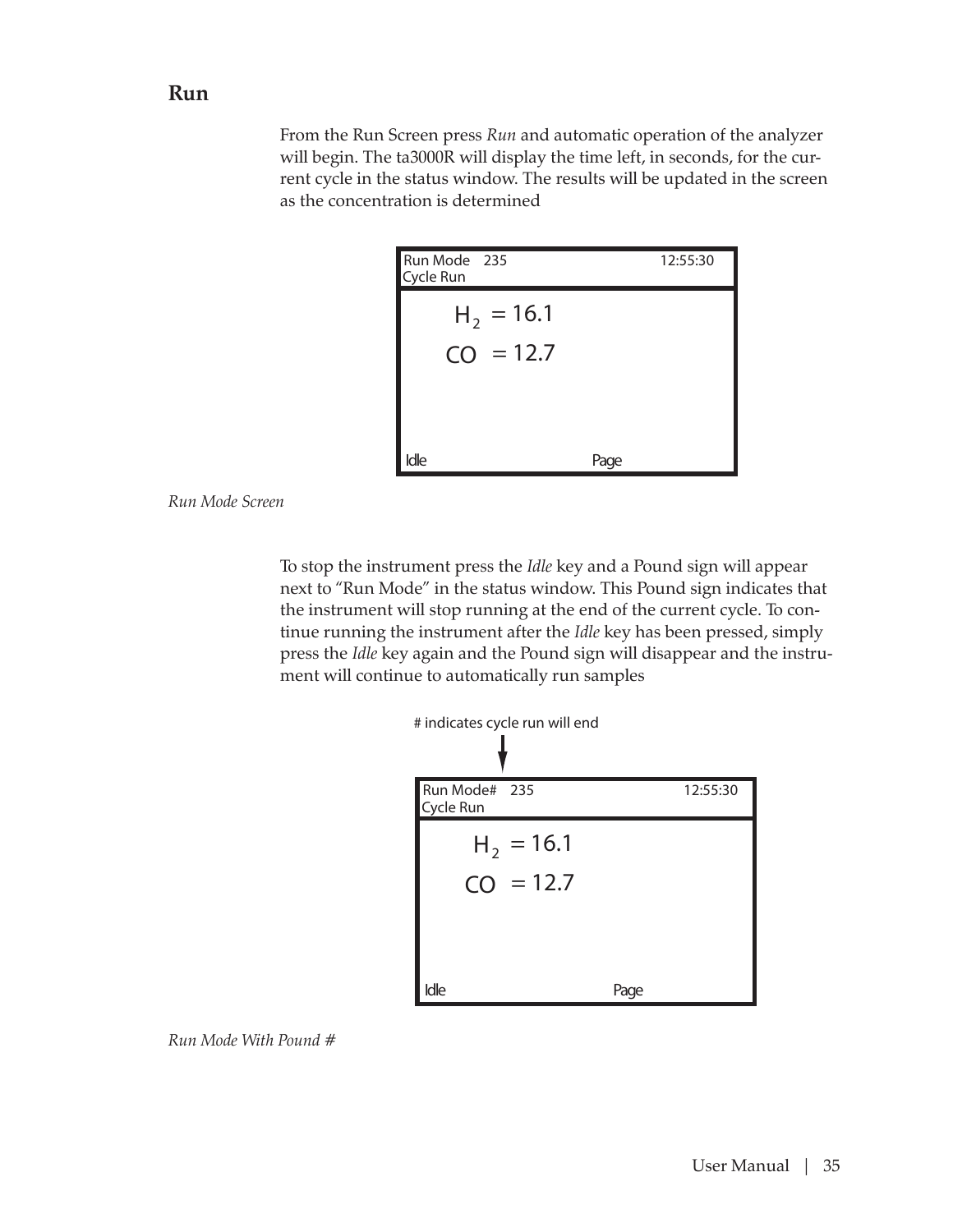### **Super User Mode**

Super user mode is intended for those who are highly trained in chromatography and for applications of the ta3000 other than on-line process analysis, or those who wish to change operating parameters.



*DO NOT enter super user mode if you have not been factory trained on its use. There are some capabilities in this mode that can / will by-pass safety mechanisms inherent to Normal User mode. Improper use of the analyzer in Super User Mode can result in damage to the instrument and will void the factory warranty.*

### **How to enter Super User Mode**

Please contact Ametek Service about entering the Super User Mode.

Once you have accessed this mode, you will see the Super User mode name appear in the left corner of the screen. If "Normal User" appears in the left corner you were already in Super User. The same way is used to toggle back to Normal User Mode.



### **Super User Temperature & Status Page**

Depressing the "Zero" key will manually zero the detector. Depressing the "Bias" key will toggle the lamp on and off. Depressing the "Edit" key will provide a new menu of options above the keys to:

- 1. Toggle the heaters on and off
- 2. Change the heater set points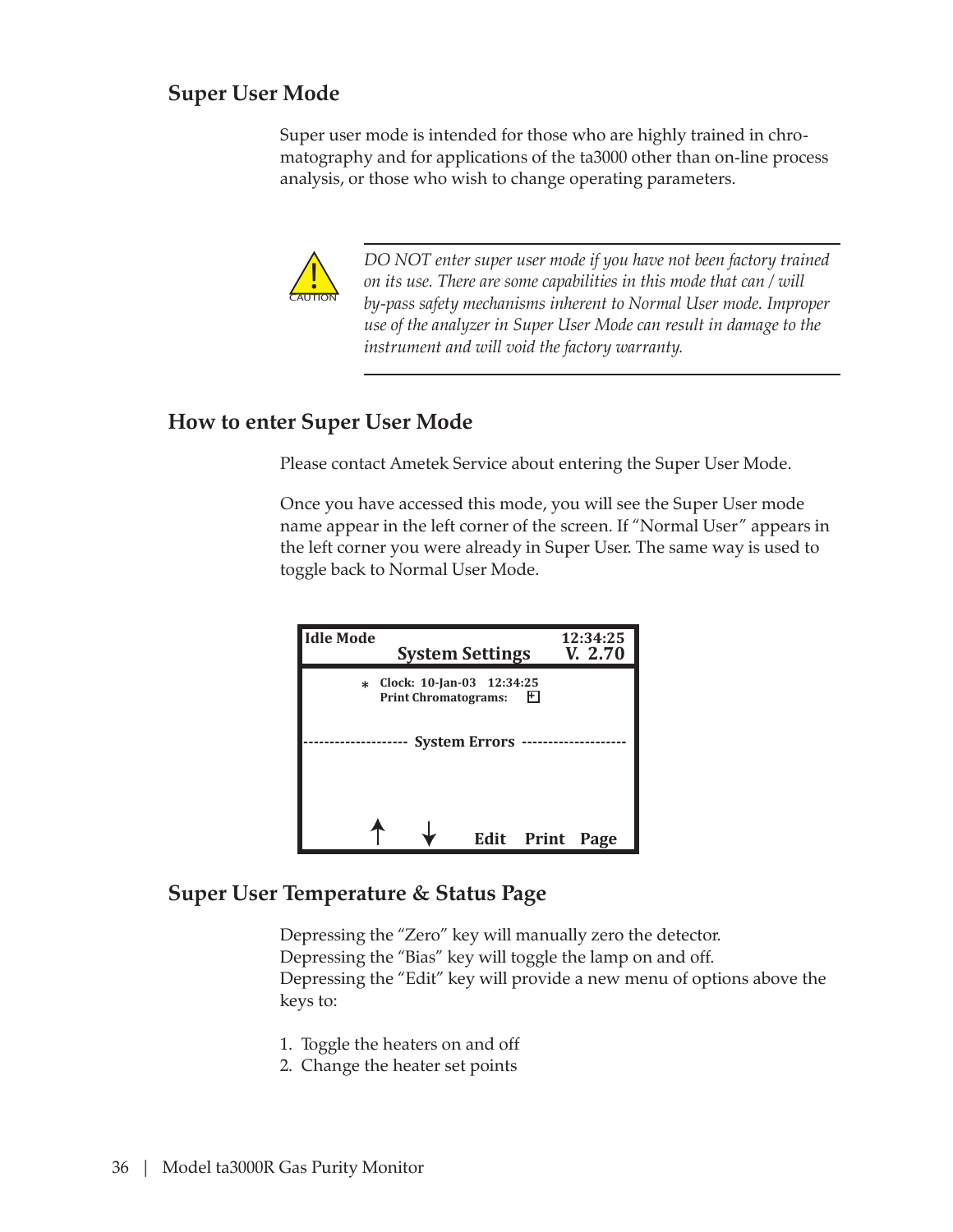### **Super User Calibration Page**

The calibration screen has the same appearance as in Normal User mode, but you now have the option to modify the Rfactor and Concentration Factor in addition to the Concentration (Conc). For this instrument the Concentration Factor must be 1 for proper operation.

### **Concentration and Response Factor Calculation**

 $RF = (AREA / (CONC x V sigAdj)) x Cal Ratio x 65535.0$ 

GAS  $CONC = (AREA / (RF x VsigAdj)) x 65535.0$ 

| RF<br>$=$ Response Factor |  |
|---------------------------|--|
|---------------------------|--|

| VsigAdj     | $=$ Response Factor Adjustment due to RGD lamp intensity  |
|-------------|-----------------------------------------------------------|
| <b>CONC</b> | = Concentration (or blend) of Calibration Gas Cylinder in |
|             | ppb                                                       |
| <b>VSIG</b> | $=$ RGD detector analog voltage in A/D counts             |
|             |                                                           |
|             |                                                           |

- $Cal Ratio = 1 (Concentration Factor)$
- $65535.0 =$  factor used to adjust software VsigAdj based on VSIG, lamp intensity (VsigAdj = VSIG A/D counts x  $2500 / 65535$ )

#### **Super User Run Screen**

The run screen in Super User mode is very different than the functionality and appearance of Normal User mode.

1. The top line provides current mode, current viewable time, current attenuation, and current time respectively.

2. With the asterisk on the top line, one can toggle between single, cycle and rerun as analysis options. Single will run one event if the "Run" key is depressed. Cycle will continuously run the loaded event program until IDLE is depressed. Pressing IDLE in Super User Mode will immediately stop the cycle. This can result in the valve remaining in the inject position. If this happens the valve should be manually returned to load position (see number 5 below). Rerun will reanalyze the previous chromatogram with any database changes and display the new results, although, the new analysis cannot be printed.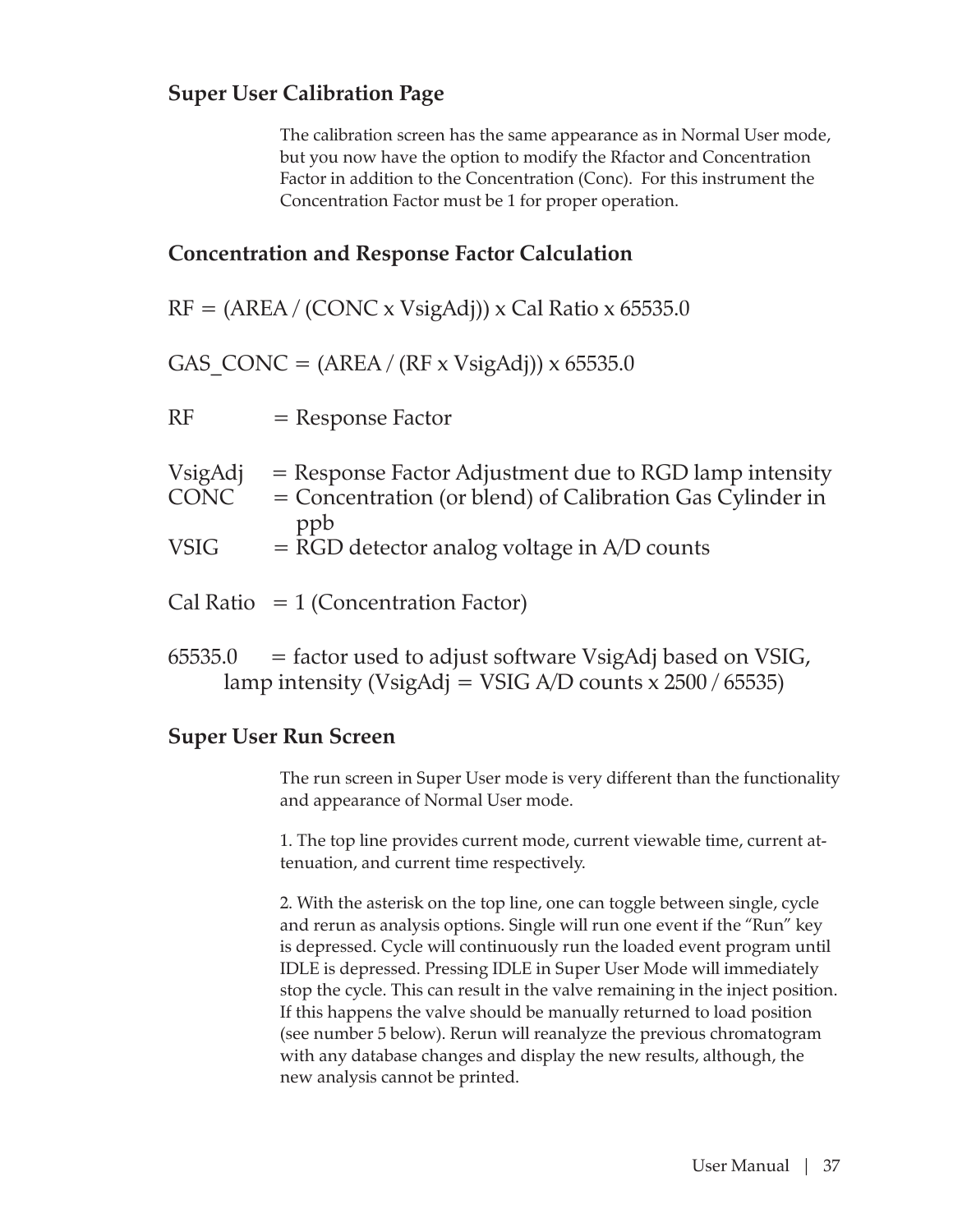3. Analysis Database (Anal DB) contains the parameters set at the factory used to integrate peak data. Adjustments to these factory settings are at the risk of the user.

4. Depressing the "Edit" key next to the Event line will prompt the Event screen. Program 1 is the factory program automatically loaded when in the Normal User mode. Any modifications to the event screen are at the risk of the user..

5. With the asterisk next to the *Manual* line provides a new menu which you can toggle the valve and zero the detector for troubleshooting and service issues. Manual valve actuation should only be performed by an individual who completely understands the operation of the instrument. Improper use can result in damage to the instrument in certain applications.

### **System Settings**

The functionality of this screen is consistent with Normal User.



### **Super User Menus**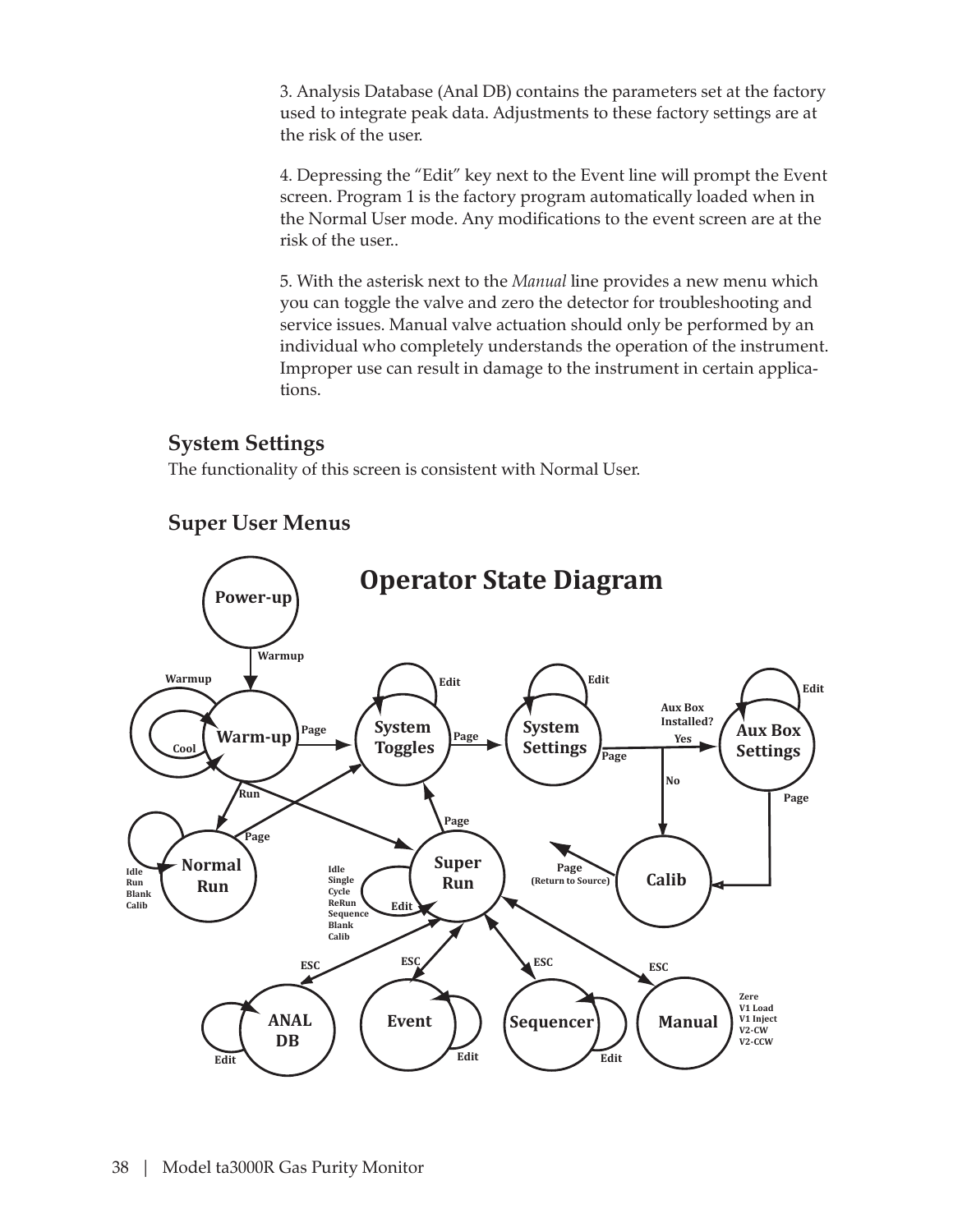This chart illustrates how the menus are arranged in Super User Mode. Each large circle represents a screen that is displayed on the instrument. The names printed above each arrow represent a menu label and menu key. The arrows indicate where pressing the key associated with that label will take the user.

#### **Shut Down**

System shut down for maintenance or for any other reason is very simple. If shut down is due to an emergency or for any safety reason, simply switch the instrument off using the A/C DIN Switch located on the rear panel of the analyzer (0 depressed is off).



*Carrier gas to the instrument must not be stopped until all temperatures are below 500C.*

### **To shut down the analyzer:**

From the main menu press the Idle key to stop analysis.

Shut off any support gasses except for the carrier gas.

Press the Cool key and allow the analyzer to cool down for two to three hours.

Switch the analyzer and all other components off.

Shut off the carrier gas.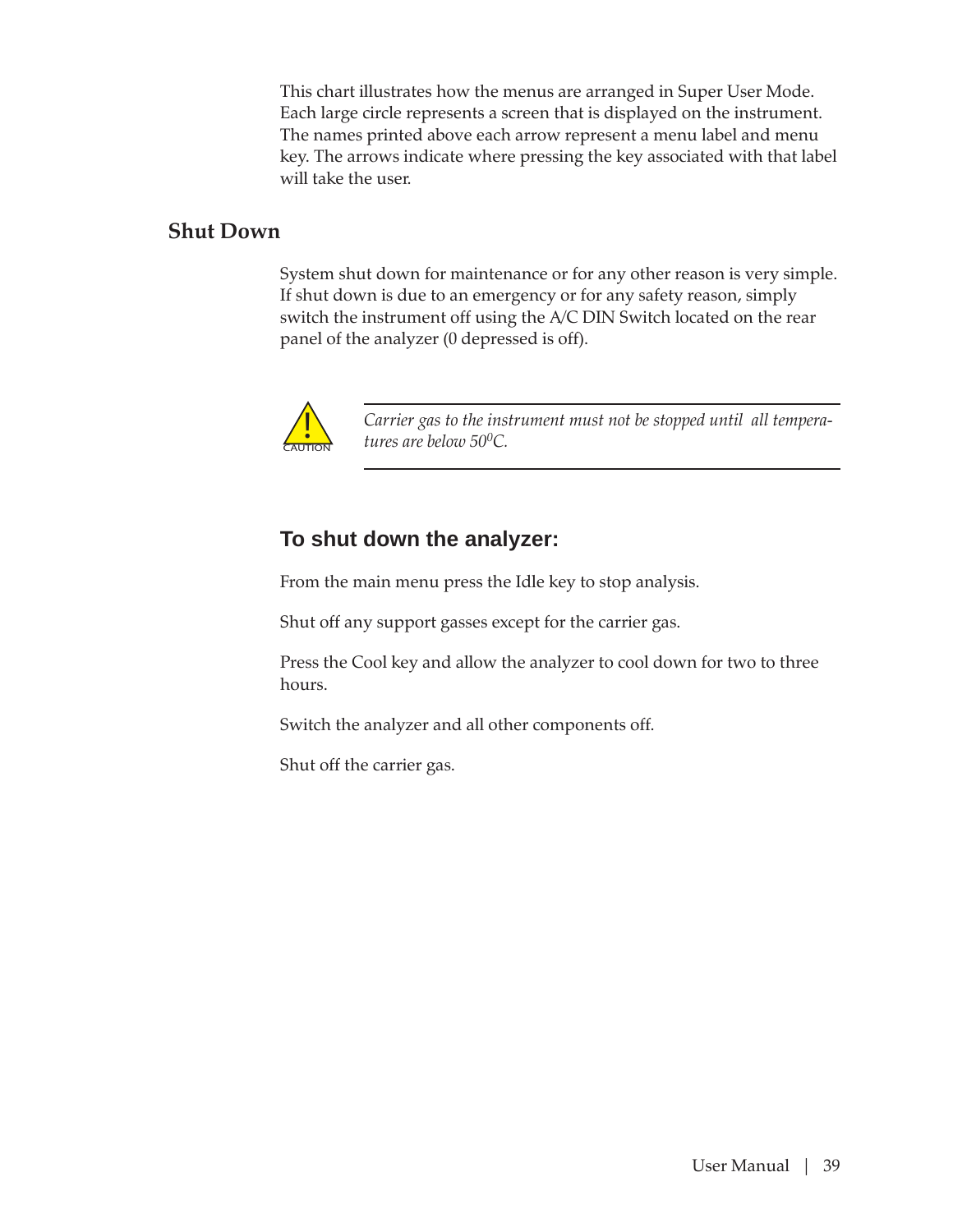## **DESCRIPTION OF INTERNAL COMPONENTS**

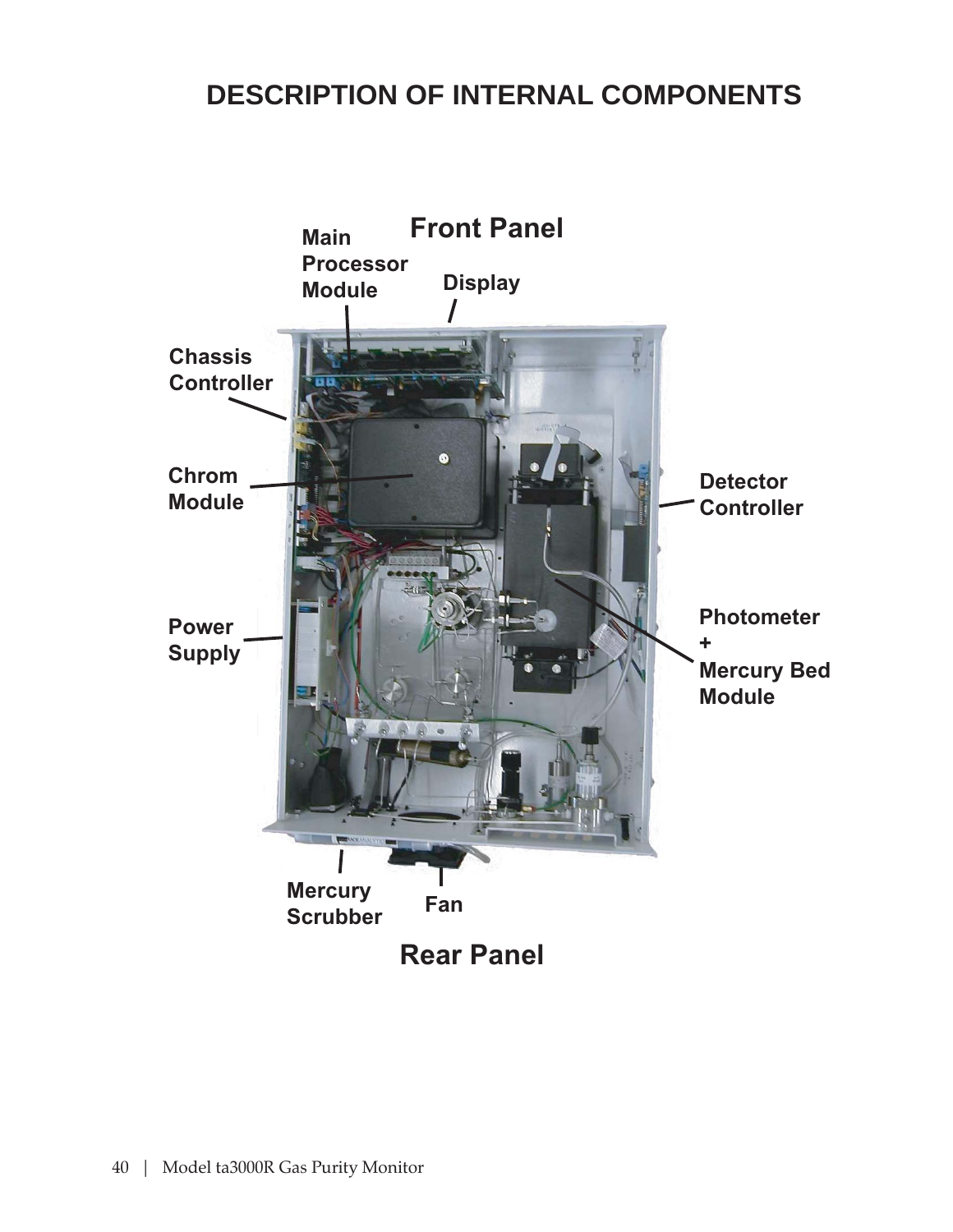## **ERROR MESSAGES**

### **Error Messages**

Error Messages are viewed and acknowledged on the System Settings screen. When the Status LED on the front panel is red this indicates that there are system errors or the status of the analyzer has changed. The System Status page displays error messages that the system has encountered. See the Run section for more information on the System Settings page (35).

### **Chassis Controller Error**

Internal electronics failure - Call manufacturer or qualified service representative.

### **Detector Controller Error**

Internal electronics failure - Call manufacturer or qualified service representative.

### **Temperature Out of Range**

Either the temperature zone is 2 degrees over the set point, or the temperature zone has been disabled. Perform the Warmup procedure to clear this error.

### **Vsig Out of Range (Lamp Off?)**

During the Warmup cycle the analyzer performs a system test of the RGD lamp. If the RGD lamp is not within operating range this error will be displayed

### **Carrier Pressure Out of Range**

External carrier pressure is not within specified limits. Verify external carrier pressure supply.

### **Analog Signal Zeroing Error**

The instrument has failed to zero the detectors analog signal.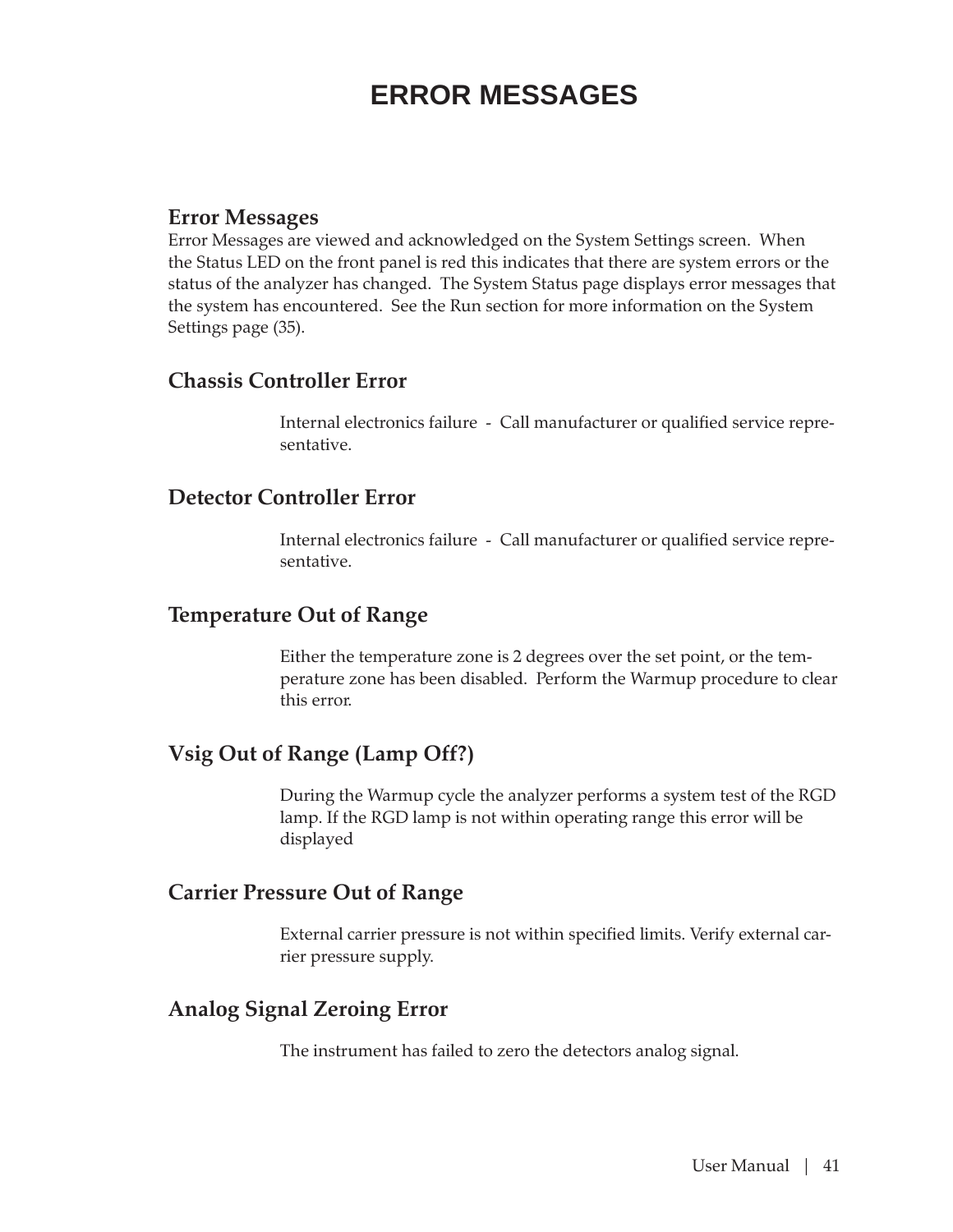### **Vsig Minimum Voltage Limit**

This fault will occur if the RGD detector does not have the minimum Vsig (1000mv) for proper analysis. Typical Values are 1750-2250. Vsig cannot be above 2500. Incorrect values could indicate that the RGD lamp is defective or has degraded due to normal usage.

### **Event Program Error**

Internal event program has not been correctly entered, is missing, or has been corrupted.

### **Printer Error**

Printer is not connected, is turned off, or is not functioning properly.

### **Database Change, Update NV RAM**

This fault will occur if any of the system paramaters have been changed. The most common system paramaters that are changed are the response factor due to performing a calibration run. This fault can only be updated during warmup or Idle.

(See Saving Changes into Non-Volatile RAM in the Run Section of this manual, page 36).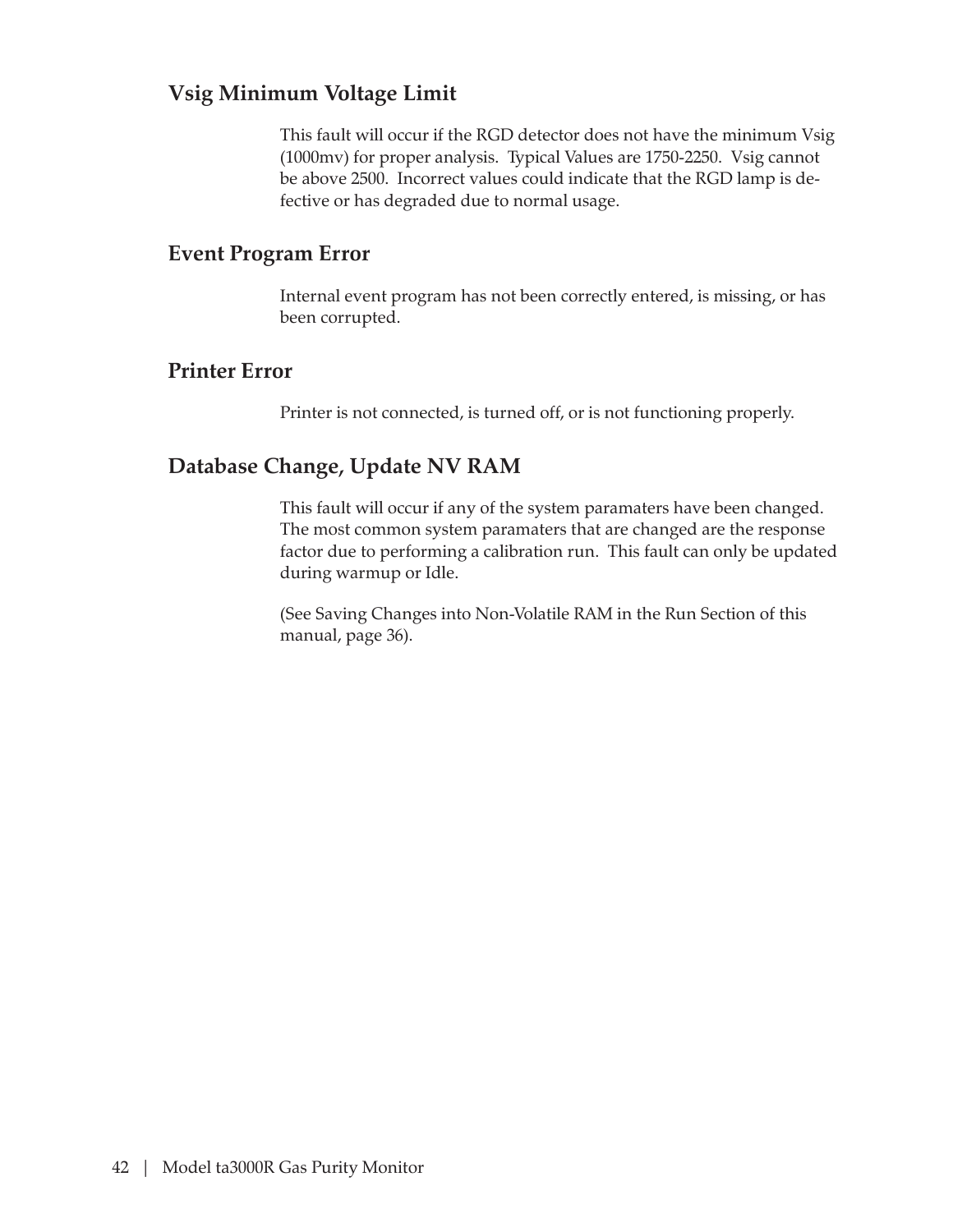## **DIMENSIONAL DRAWINGS**



*ta3oooR Top View*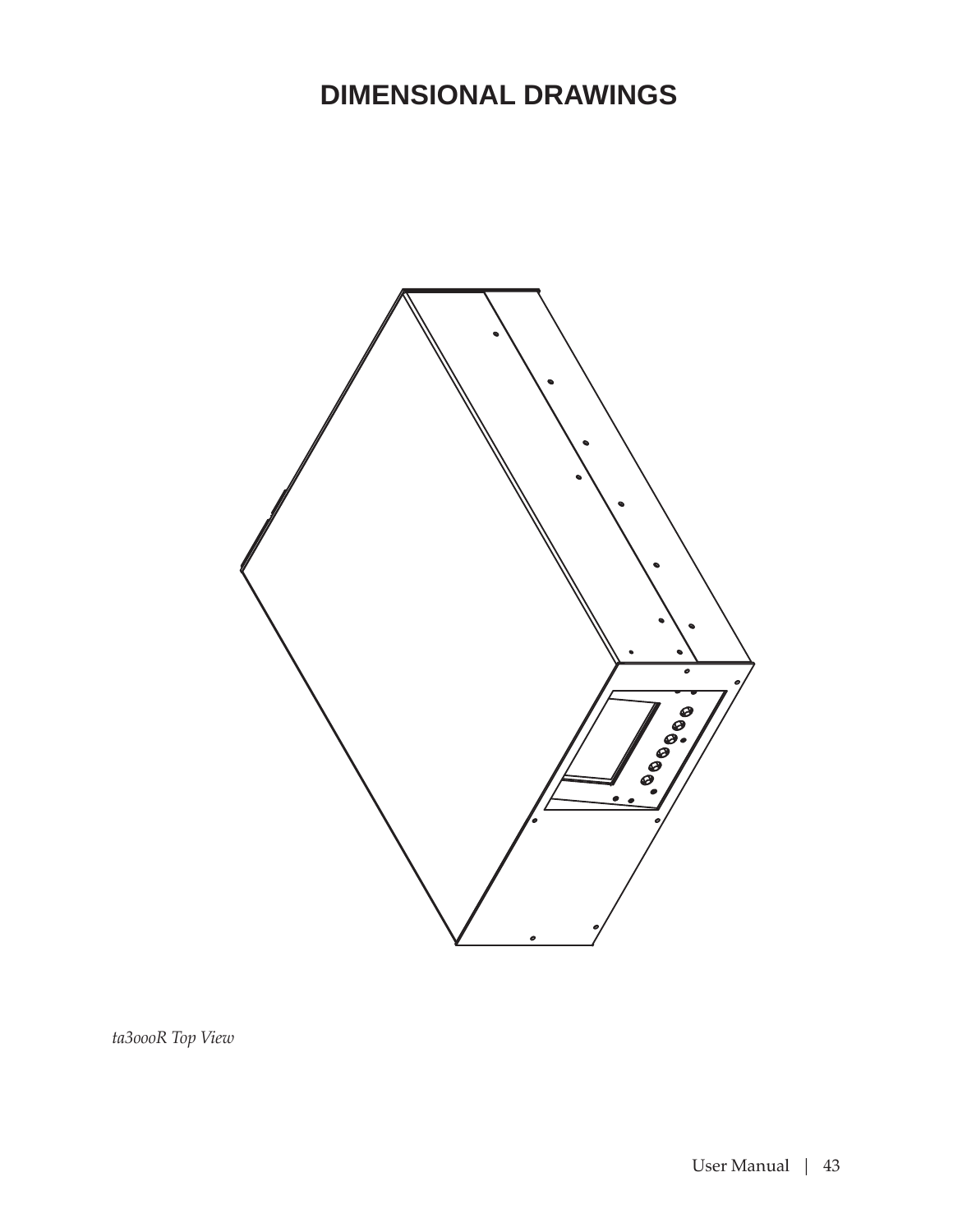

*ta3oooR Side View*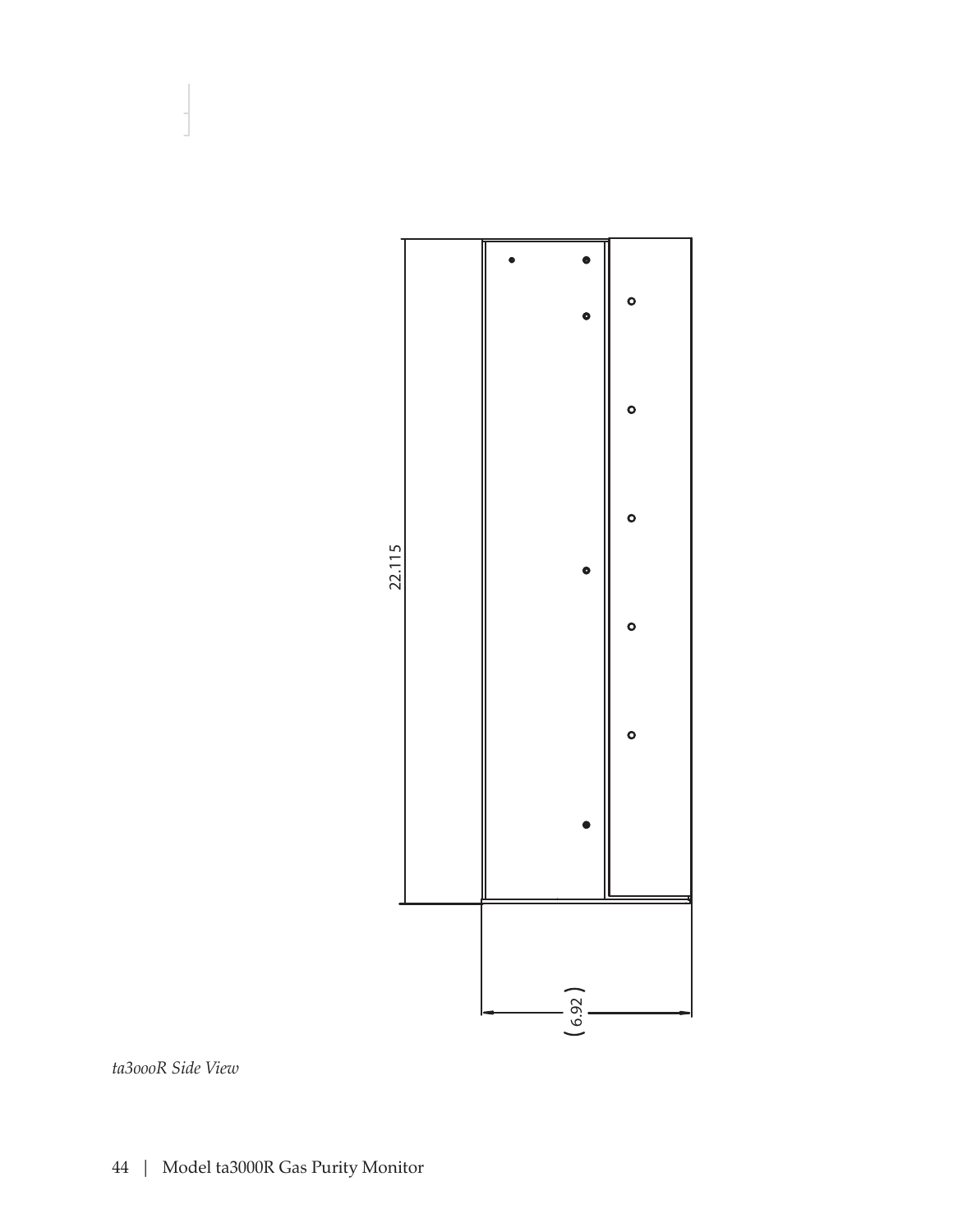

*Outer Dimensions - 3D View*